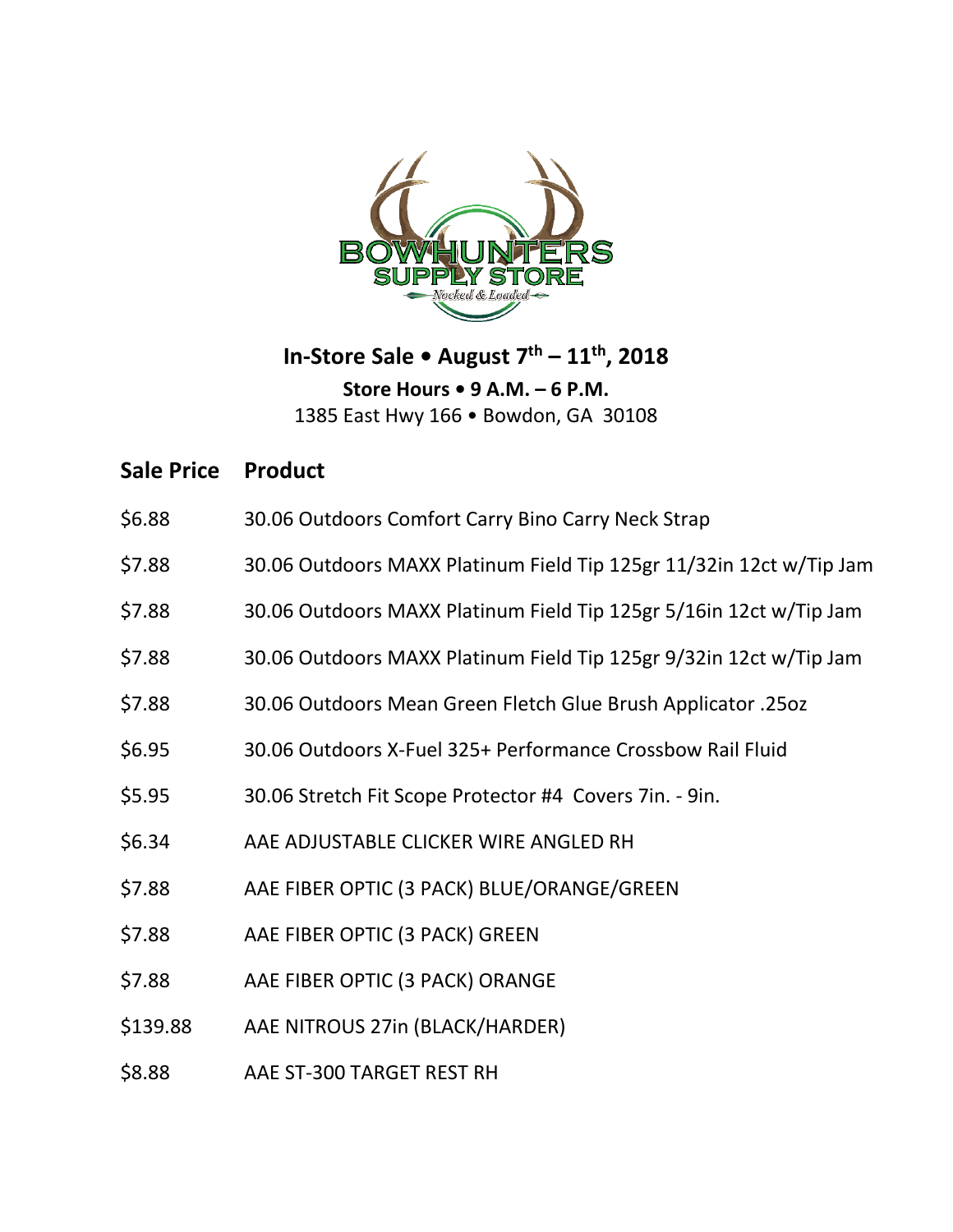- \$6.99 Allen Company CASE-BROADHEAD CRBN FIBER/BLK HOLDS 6
- \$5.66 Allen Company DUCT TAPE MOSSY OAK BLADES
- \$3.43 Allen Company STRING LOOPS 3 PER PACK PINK MFG
- \$5.88 Allen Company TAPE-CLOTH MOSSY OAK BLADES 2IN X 10FT
- \$5.99 Allen Company VEST-BLAZE ORANGE ADULT 38-48IN
- \$5.99 Allen Company VEST-BLAZE ORANGE BIG MAN 60IN
- \$26.88 ASAT Field Shirt Youth 16-18 XL
- \$26.88 ASAT Field Shirt Youth 8-10 M
- \$26.88 ASAT Field ShirtYouth 12-14 L
- \$10.88 ASAT T-Shirt Short Sleeve Pink 12-14 L
- \$10.88 ASAT T-Shirt Short Sleeve Pink 16-18 XL
- \$10.88 ASAT T-Shirt Short Sleeve Pink 4-6 S
- \$15.88 ASAT T-Shirt Short Sleeve S
- \$69.88 AXION GLX MICRO 3 PIN SIGHT .019 RH -LOST CAMO
- \$9.99 AXION PICATINNY RAIL
- \$49.88 Axion QUICK STAND STABILIZER BLACK
- \$49.88 Axion QUICK STAND STABILIZER (BLIND VERSION) BLACK
- \$57.88 AXION SHIFT SINGLE PIN SIGHT .019 BLACK W/GREEN GUARD RH
- \$57.88 AXION SHIFT SINGLE PIN SIGHT .019 LOST AT W/GREEN GUARD RH
- \$57.88 AXION SHIFT SINGLE PIN SIGHT .019 LOST OT W/BLUE GUARD RH
- \$19.99 Barnett Buck Commander String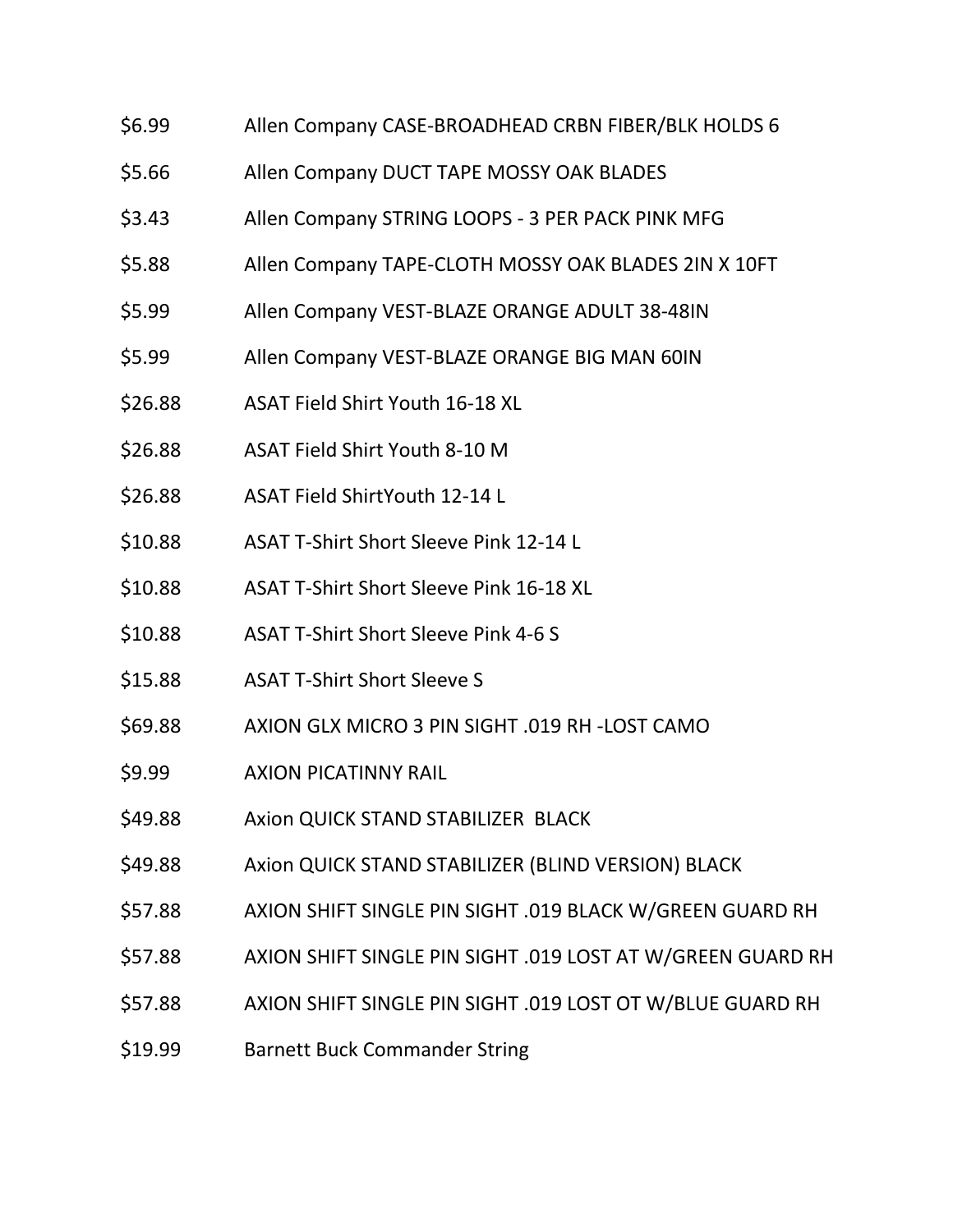- \$14.88 Barnett Ghost 410 CRT String
- \$18.88 Barnett Talon Barnett Crossbow Sling
- \$539.00 Bear Ausable RH40
- \$329.00 Bear Cheyenne RH 45
- \$339.00 Bear CRUZER G2 RTH LH 70 MOONSHINE UNDERTOW
- \$339.00 Bear CRUZER G2 RTH LH 70 MOONSHINE WILDFIRE
- \$339.00 Bear CRUZER G2 RTH LH 70 MUDDY GIRL
- \$339.00 Bear CRUZER G2 RTH LH 70 TRUE TIMBER KANATI
- \$339.00 Bear CRUZER G2 RTH RH 70 KRYPTEK HIGHLANDER
- \$339.00 Bear CRUZER G2 RTH RH 70 MOONSHINE TOXIC
- \$339.00 Bear CRUZER G2 RTH RH 70 MOONSHINE UNDERTOW
- \$339.00 Bear CRUZER G2 RTH RH 70 MOONSHINE WILDFIRE
- \$339.00 Bear CRUZER G2 RTH RH 70 MUDDY GIRL
- \$339.00 Bear CRUZER G2 RTH RH 70 REALTREE EDGE
- \$339.00 Bear CRUZER G2 RTH RH 70 TRUE TIMBER KANATI
- \$269.00 Bear CRUZER LITE RTH LH 45 FLO ORANGE
- \$269.00 Bear CRUZER LITE RTH LH 45 FLO PURPLE
- \$269.00 Bear CRUZER LITE RTH LH 45 KRYPTEK HIGHLANDER
- \$269.00 Bear CRUZER LITE RTH LH 45 REALTREE EDGE
- \$269.00 Bear CRUZER LITE RTH LH 45 SHADOW
- \$269.00 Bear CRUZER LITE RTH RH 45 FLO PURPLE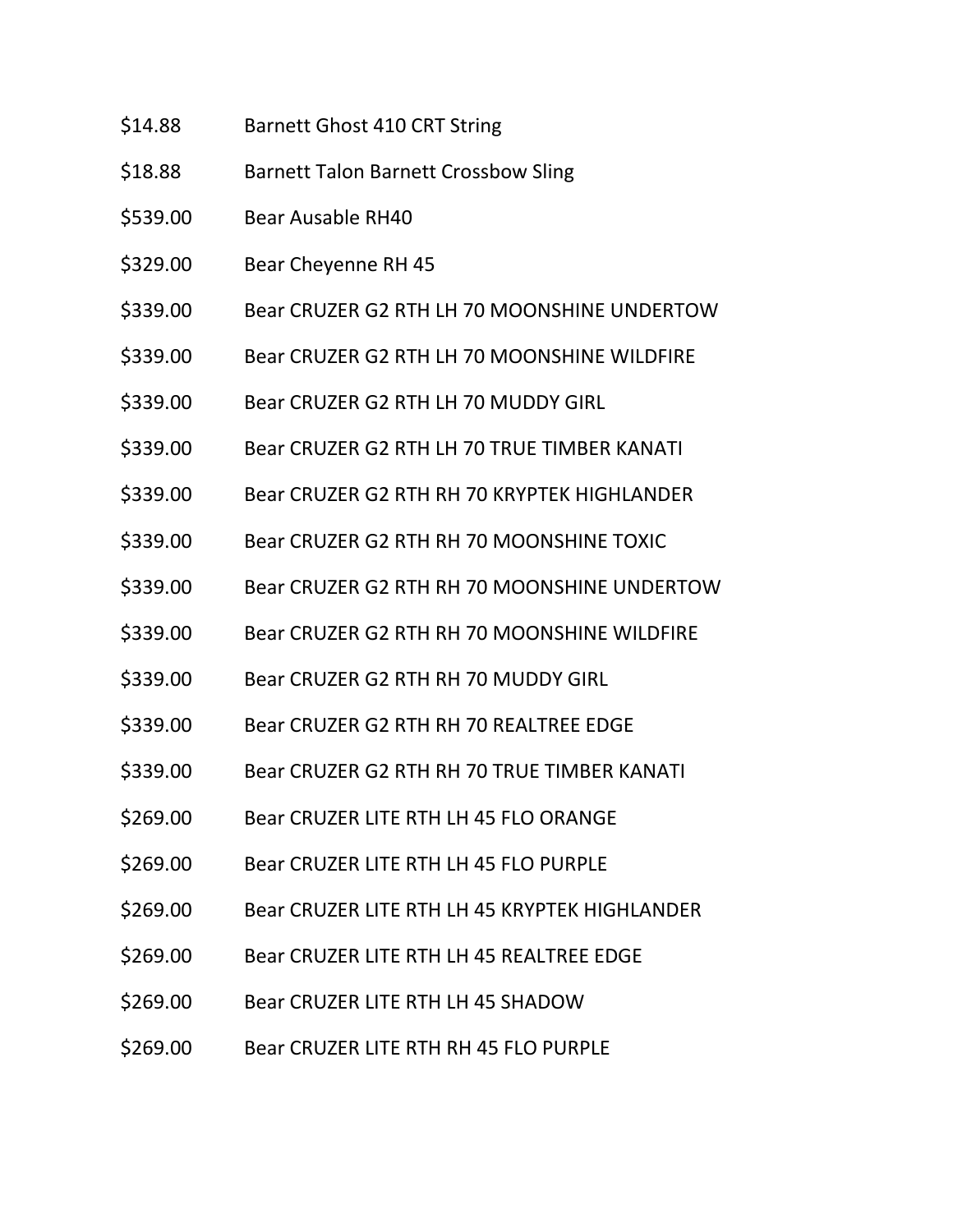- \$269.00 Bear CRUZER LITE RTH RH 45 KRYPTEK HIGHLANDER
- \$269.00 Bear CRUZER LITE RTH RH 45 REALTREE EDGE
- \$269.00 Bear CRUZER LITE RTH RH 45 SHADOW
- \$549.00 Bear LS6 RH 45-60 Realtree Xtra Green
- \$549.00 Bear LS6 RH 55-70 Coyote Brown
- \$6.88 Bear Western tab
- \$20.88 Bee Stinger Freestyle/Sport Htr Weight 4oz EA Pink
- \$164.88 Bee Stinger Kit Sport Hunter Xtreme 8.6 Open County
- \$218.88 Bee Stinger Mirco Hex Target 20 V1 Graphics
- \$218.88 Bee Stinger Mirco Hex Target 20 V2 Graphics
- \$218.88 Bee Stinger Mirco Hex Target 24 V1 Graphics
- \$218.88 Bee Stinger Mirco Hex Target 24 V2 Graphics
- \$218.88 Bee Stinger Mirco Hex Target 27 V1 Graphics
- \$218.88 Bee Stinger Mirco Hex Target 27 V2 Graphics
- \$234.88 Bee Stinger Mirco Hex Target 33 V1 Graphics
- \$234.88 Bee Stinger Mirco Hex Target 33 V2 Graphics
- \$234.88 Bee Stinger Mirco Hex Target 36 V1 Graphics
- \$234.88 Bee Stinger Mirco Hex Target 36 V2 Graphics
- \$72.88 Bee Stinger Pro Hunter Maxx Stabilizer 10 Max-1
- \$72.88 Bee Stinger Pro Hunter Maxx Stabilizer 12 Sandstorm -
- \$12.88 Bee Stinger Pro Hunter Maxx Weight 2oz EA Matte Black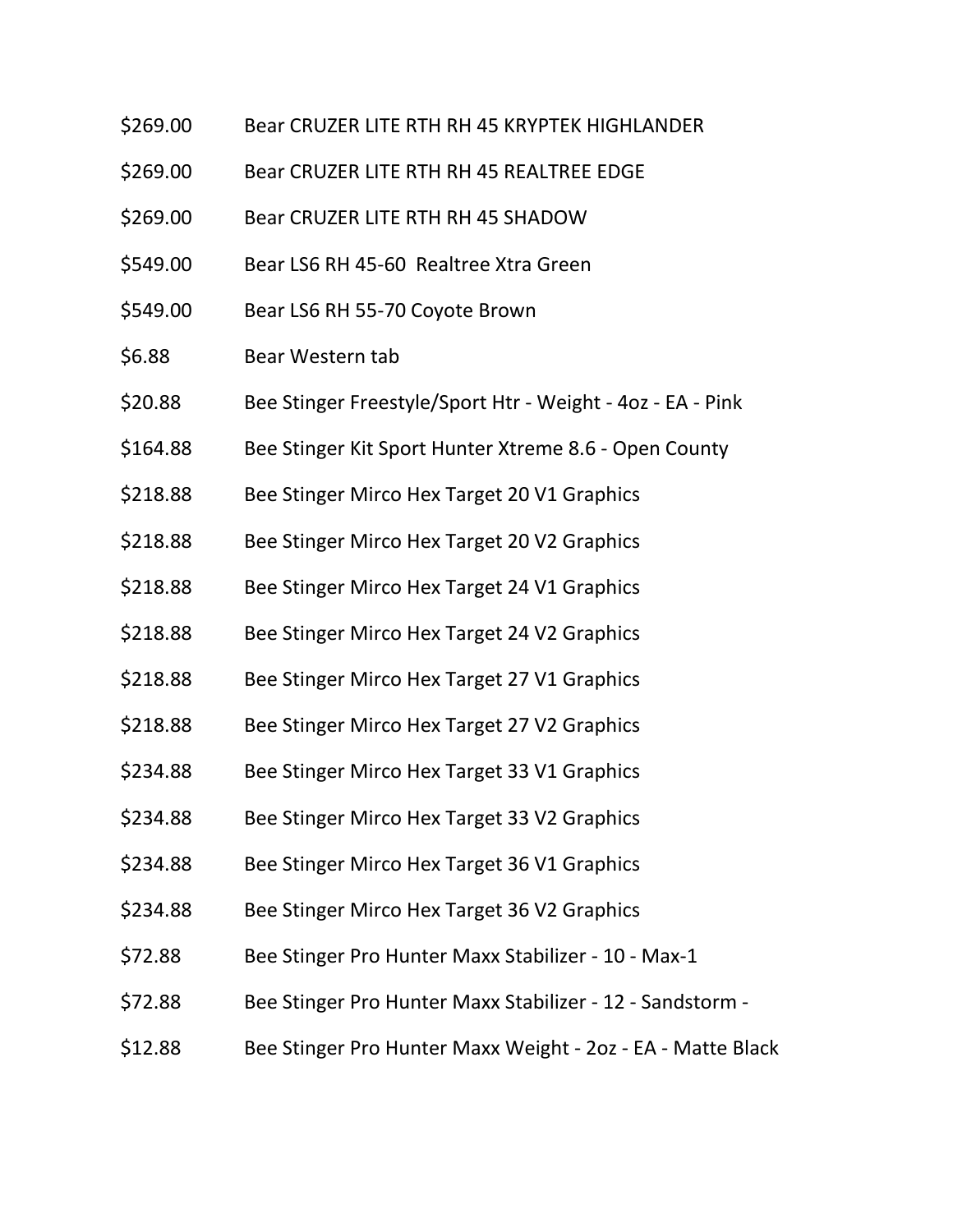- \$84.88 Bee Stinger SPHX Counter Slide 10" Lost
- \$99.88 Bee Stinger SPHX Counter Slide 15" Lost
- \$14.88 Bee Stinger Tee Shirt Grey 2XL
- \$14.88 Bee Stinger Tee Shirt Grey 3XL
- \$14.88 Bee Stinger Tee Shirt Grey SM
- \$6.99 Beman Archer's Choice Hat Black WR
- \$59.88 Beman ARROW Hunter Realtree 300 2inch XPV Vanes 6 Pack
- \$68.88 Beman ARROW ICS Precision Hunter 300 2inch XPV Vanes 6 Pack
- \$68.88 Beman ARROW ICS Precision Hunter 340 2inch XPV Vanes 6 Pack
- \$68.88 Beman ARROW ICS Precision Hunter 500 2inch XPV Vanes 6 Pack
- \$62.88 Beman ARROW White Out 400 2inch Vane Vanes 6 Pack
- \$62.88 Beman ARROW White Out 500 2inch Vane Vanes 6 Pack
- \$49.88 Beman Classic MFX 400 Shafts 1/2 Dzn
- \$49.88 Beman Classic MFX 600 Shafts 1/2 Dzn
- \$49.88 Beman ICS Hunter Elite Shafts 500 (1/2 DZN) DISC
- $$38.88$  Beman Indigo 500 w/2in XPV Vanes (1/2 doz)
- \$76.88 Beman SHAFT CENTERSHOT 400 Dozen Pack
- \$99.88 Beman SHAFT White Out 400 Dozen Pack
- \$99.88 Beman SHAFT White Out 500 Dozen Pack
- \$32.88 Bitzenburger Clamp Right
- \$14.88 Black Eagle Black Outsert Deep Impact 500 = 5.77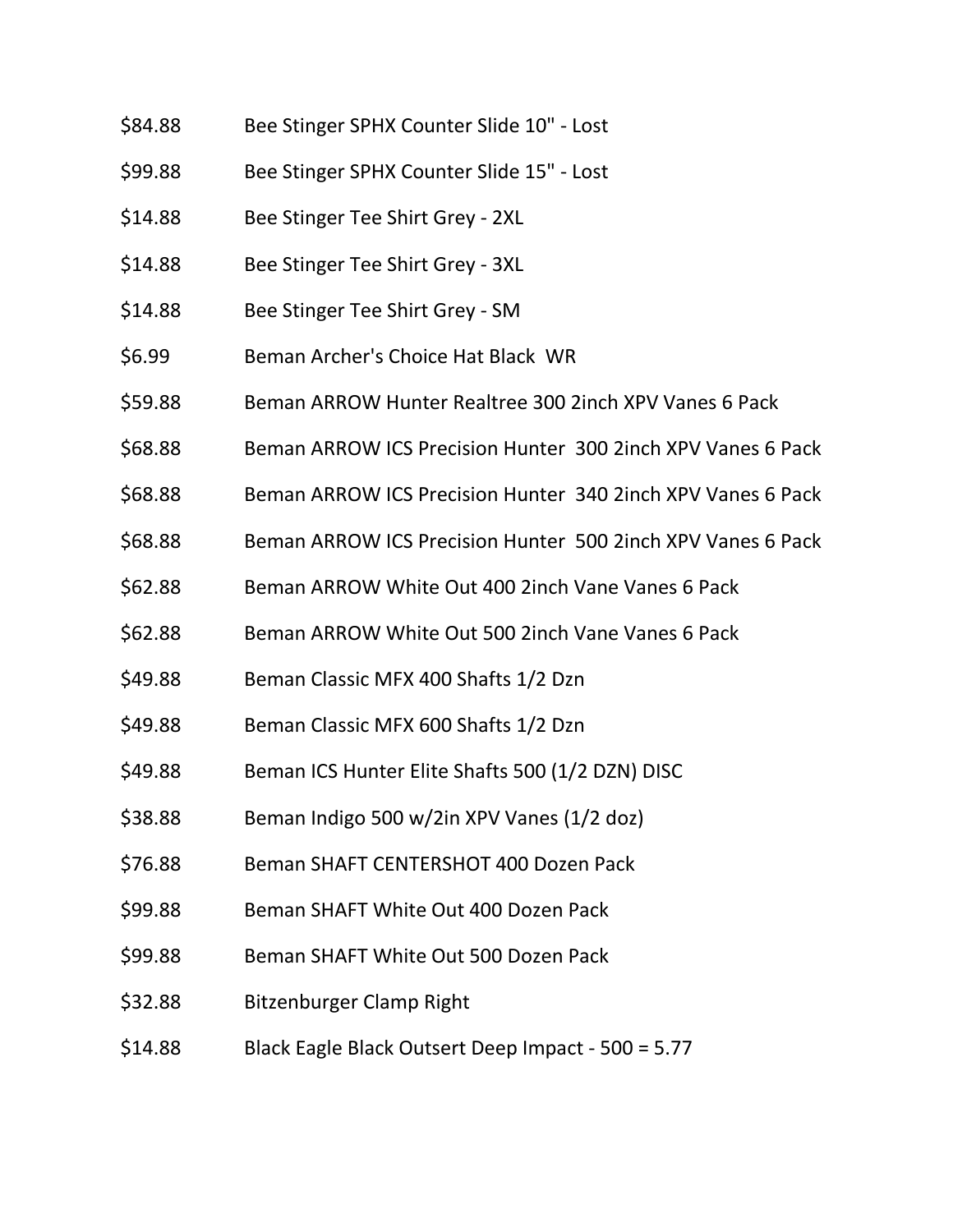- \$56.88 Black Eagle Carnivore Ultra-Lightweight Fletched Arrow .001" 6 Pack
- \$56.88 Black Eagle Carnivore Ultra-Lightweight Fletched Arrow .003" 6 Pack
- \$68.88 Blood Sport Justice 6pk 350 spine
- \$68.88 Blood Sport Justice 6pk 400 spine
- \$68.88 Blood Sport Justice -6pk 300 spine
- \$53.88 Blood Sport Prosecutor 6pk 300 spine
- \$53.88 Blood Sport Prosecutor 6pk 350 spine
- \$53.88 Blood Sport Prosecutor 6pk 400 spine
- \$32.88 BloodSport Apocalypse Youth Arrow 25-55 500 .010 6PK
- \$38.88 BloodSport Arrow Affliction 350 .004 6PK Arrows w/ 2in. Fletchings
- \$38.88 BloodSport Arrow Affliction 400 .004 6PK Arrows w/ 2in. Fletchings
- \$38.88 BloodSport Arrow Affliction 500 .004 6PK Arrows w/ 2in. Fletchings
- \$62.88 BloodSport Evidence 500 .001 6PK Arrows w/ 2in. Fletchings
- \$40.88 BOWFINGER 10oz STAINLESS STEEL STACKABLE WEIGHTS SILVER
- \$19.99 Bowfinger 3oz STACKABLE WEIGHTS Silver
- \$12.88 Bowhunter's Fatal Obsession 2oz
- \$10.88 Cajun Archery FISHING REEL MOUNT
- \$19.88 Cajun Archery Fishing reel mount & rod
- \$14.88 Carbon Express HOT PURSUIT 20" CROSSBOLT 3PK
- \$229.88 CBE Sniper Pro XD Hunting Sight 5 Pin Housing-RH-.010
- \$229.88 CBE Sniper Pro XD Hunting Sight Smart Mount 5 Pin Housing-RH-.019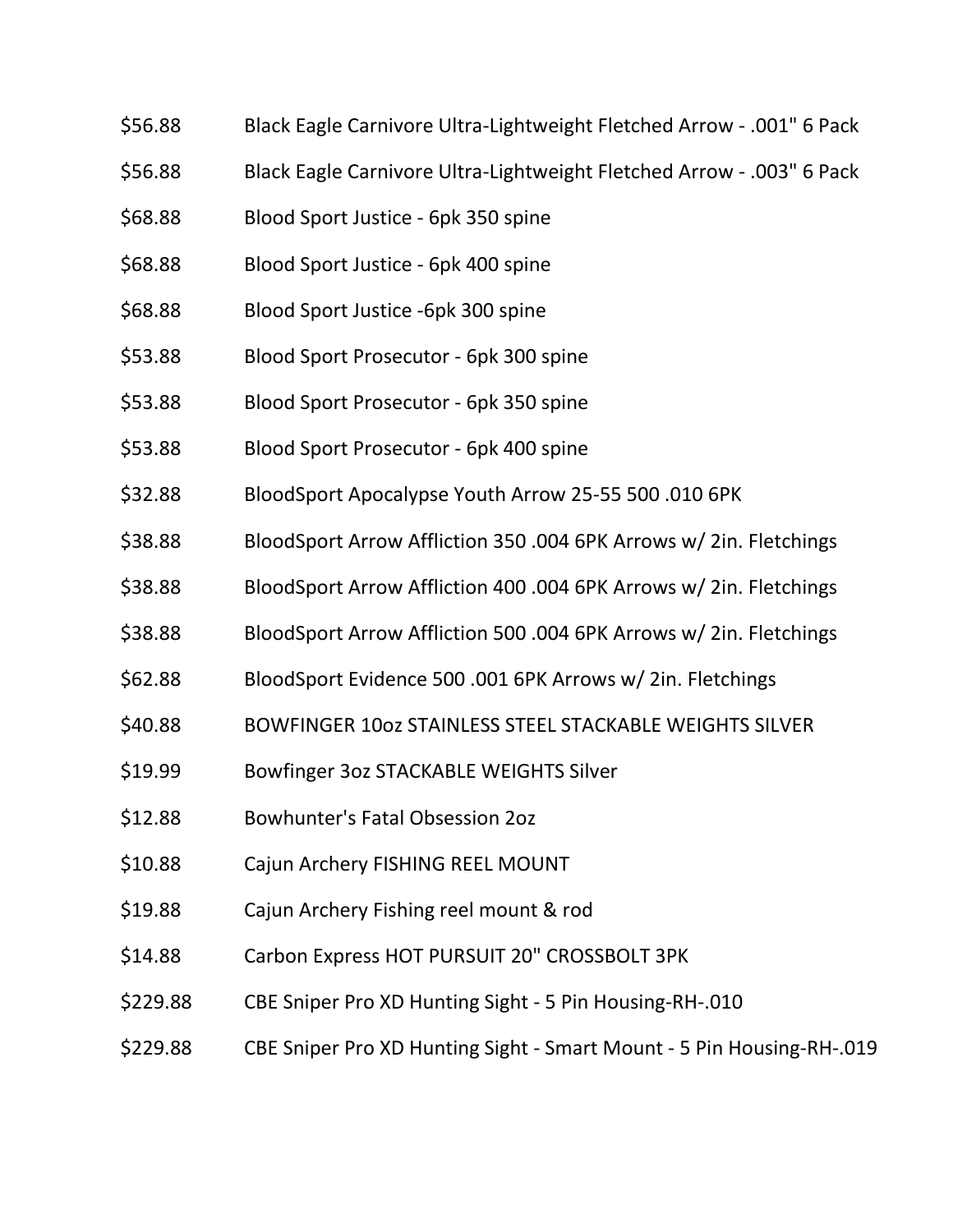- \$219.88 CBE Tek-Hybrid Adjustable Hunting Sight 1 Pin Housing-RH-.010-Red
- \$189.88 CBE Tek-Hybrid Adjustable Hunting Sight 3 Pin Housing-RH-.019
- \$229.88 CBE Tek-Hybrid Adjustable Hunting Sight 5 Pin Housing-RH-.019
- \$229.00 CBE Tek-Hybrid Pro Hunting Sight-Smart Mount-3 Pin-RH-.010
- \$269.00 CBE Vertex 3D Sight-Rapid Travel-LH
- \$54.88 Cobra Accomplice Rose Gold Handle & Body w/ Brown Webbing (Draw Assist)
- \$89.88 Covert Rush Cam Black
- \$4.35 Easton Arrow Prep Kit Replacement Brush 27 Clm 3Pk
- \$59.88 Easton 8in Contour Hunter Max-1
- \$9.99 Easton Antler E Tee 3XLarge
- \$9.99 Easton Antler E Tee Max 1 Long Sleeve Medium
- \$9.99 Easton Antler E Tee Max 1 Long Sleeve X-Large
- \$9.99 Easton Antler E Tee Max 1 Short Sleeve Small
- \$9.99 Easton Antler E Tee Small
- \$9.99 Easton Antler E Tee XTRA Long Sleeve Medium
- \$9.99 Easton Antler E Tee XTRA Long Sleeve Small
- \$9.99 Easton Antler E Tee XTRA Short Sleeve Medium
- \$9.99 Easton Antler E Tee XTRA Short Sleeve Small
- \$9.99 Easton Orange Streak Tee 2X-Large 224694|SL
- \$9.99 Easton Orange Streak Tee 3X-Large 924695|SL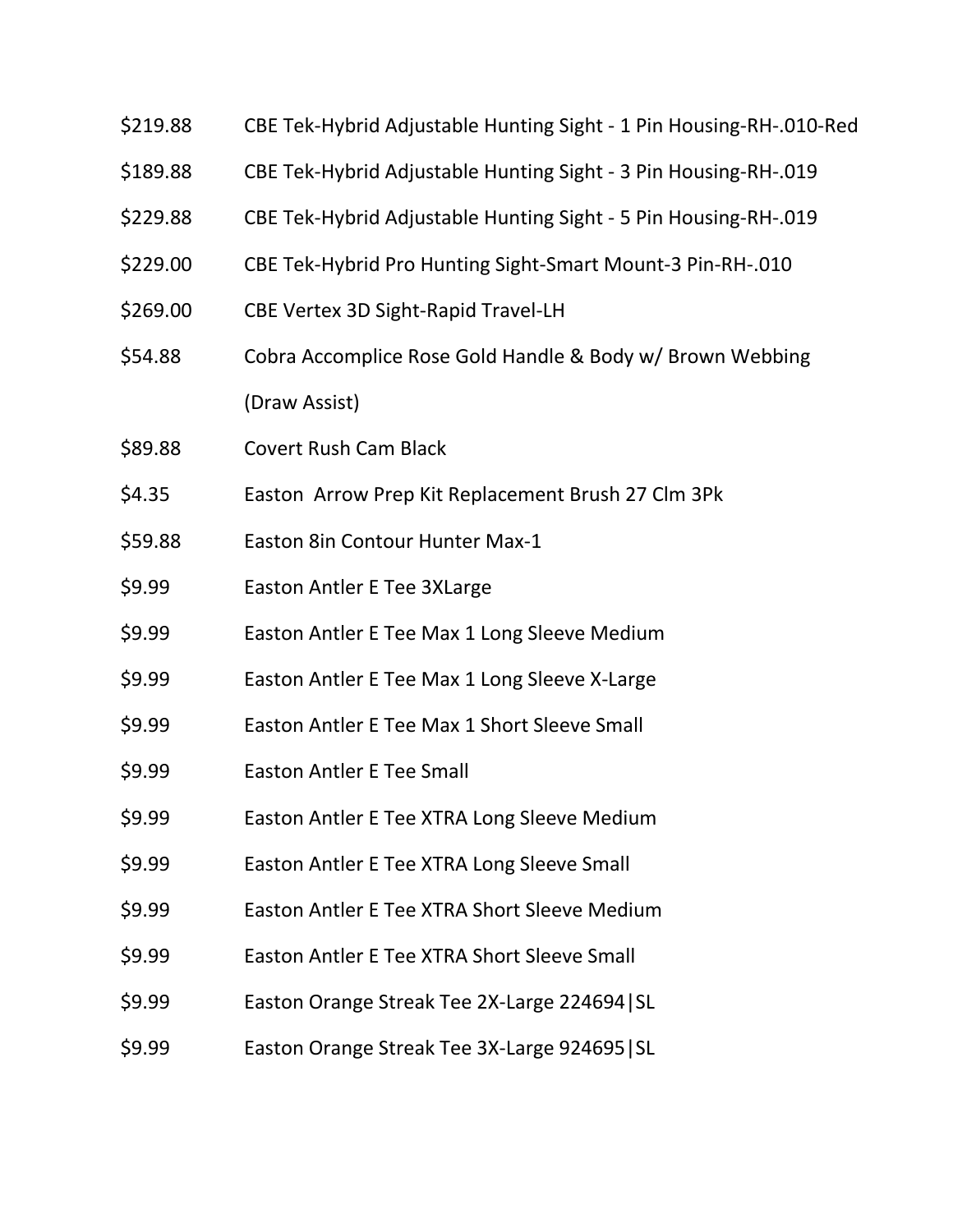\$39.99 Easton Pro Tour Vest S \$39.99 Easton Pro Tour Vest XL \$9.99 Easton Quality Tackle Seal Tee Large 324698|SL \$9.99 Easton Quality Tackle Seal Tee X-Large 124699|SL \$59.99 EASTON SHAFT TRIUMPH 350 G UNI (dzn) \$59.99 EASTON SHAFT TRIUMPH 350 S UNI (dzn) \$9.99 Easton Shed Tee Large \$9.99 Easton Shed Tee Small \$19.99 Easton Shooter Jersey Black Mens 3XLarge \$54.99 Easton Side Rod CONTOUR 10 Black \$59.99 Easton Side Rod CONTOUR 12 Black \$169.99 Easton Stabilizer CONTOUR 27 Black \$169.99 Easton Stabilizer CONTOUR 30 Black \$9.99 Easton Toxic Antler E Tee Small \$9.99 Easton Toxic Antler E T-Shirt 3XL \$9.99 Easton Vintage Antler E Tee Small \$9.99 Easton Vintage Antler E Tee XLarge \$9.99 Easton Vintage Logo Tee M \$9.99 Elite Archery Black Hat \$9.99 Elite Men's Tagless Logo Short Sleeve Tee - Charcoal - 3XL \$59.88 Fletcher Archery FLETCHUNTER SHORTY DELUX WS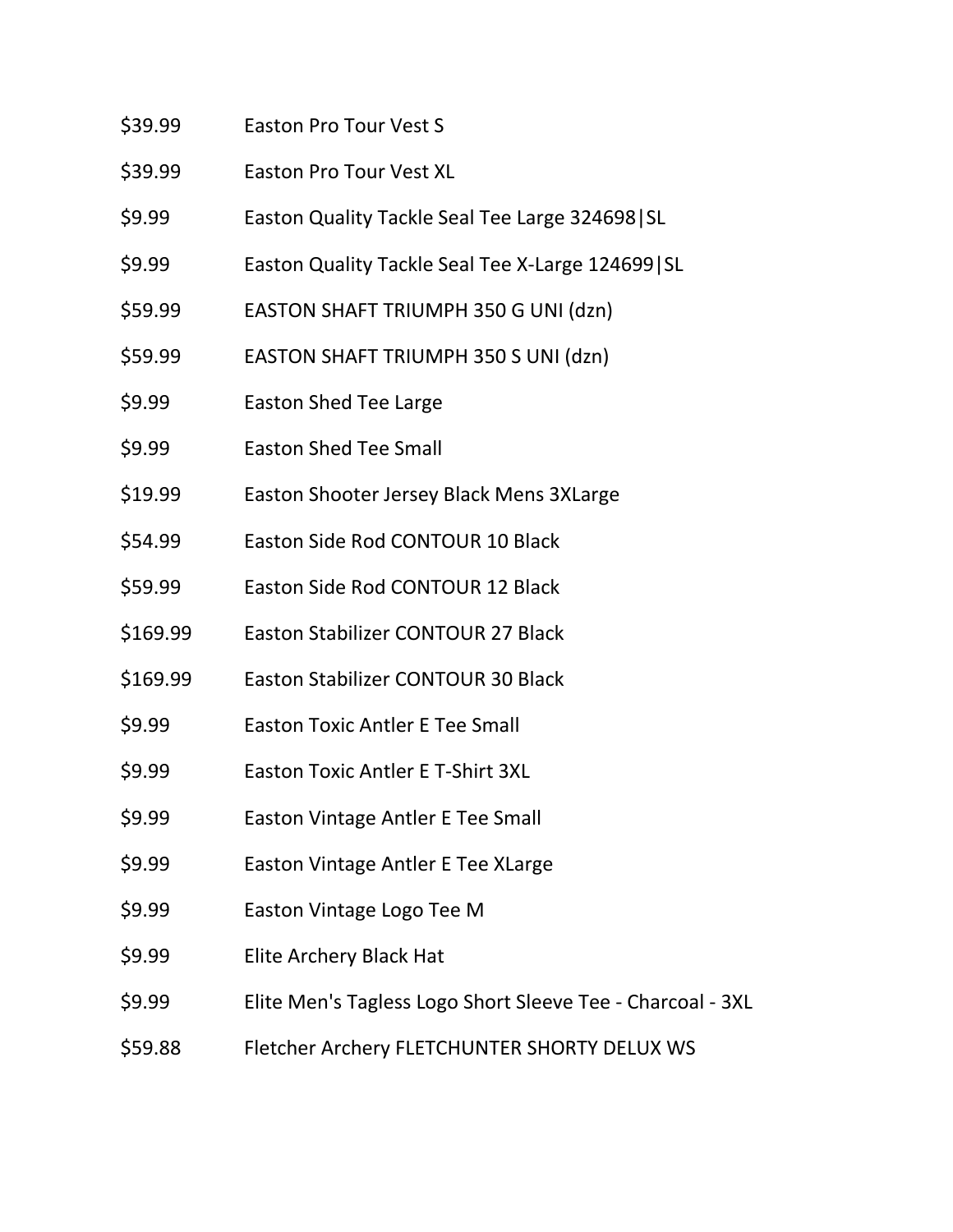- \$79.99 FUSE Switch quick detach 1 piece 5-3 arrow convertible bow quiver
- \$36.99 G5 DEADMEAT 3 BLADE 100GR
- \$32.88 G5 MONTEC 100 GRAIN CROSSBOW
- \$32.88 G5 MONTEC 100 GRAIN-PINK
- \$79.88 G5 Outdoors C-MAX ARROW REST LEFT HAND RED
- \$7.88 Goat Tuff Debonder, 1 oz
- \$8.88 Goat Tuff Glue Stand
- \$12.88 Goat Tuff Glue, High Performance, 1 oz
- \$7.99 Goat Tuff Glue, High Performance, 7g
- \$6.88 Goat Tuff Glue, Premium, 7g
- \$32.88 Goat Tuff GT Arrow Fletcher
- \$7.88 Goat Tuff High Performance Archery Glue .5oz
- \$9.99 Gold Tip Tee Shirt Grey SM
- \$9.99 Hoyt Archery Army Green/Black Hat
- \$9.99 Hoyt Archery Black/Camo Hat
- \$9.99 Hoyt Archery Black/Tan Mesh Hat
- \$9.99 Hoyt Archery Brown/Tan Mesh Hat
- \$9.99 Hoyt Archery Camo/Black Hat
- \$9.99 HOYT ARCHERY MACHINE SHORT SLEEVE SIZE 3X
- \$6.99 Hoyt Bowhunter L/S 3XL
- \$6.99 HOYT Captain Short Sleeve Tee Size MEDIUM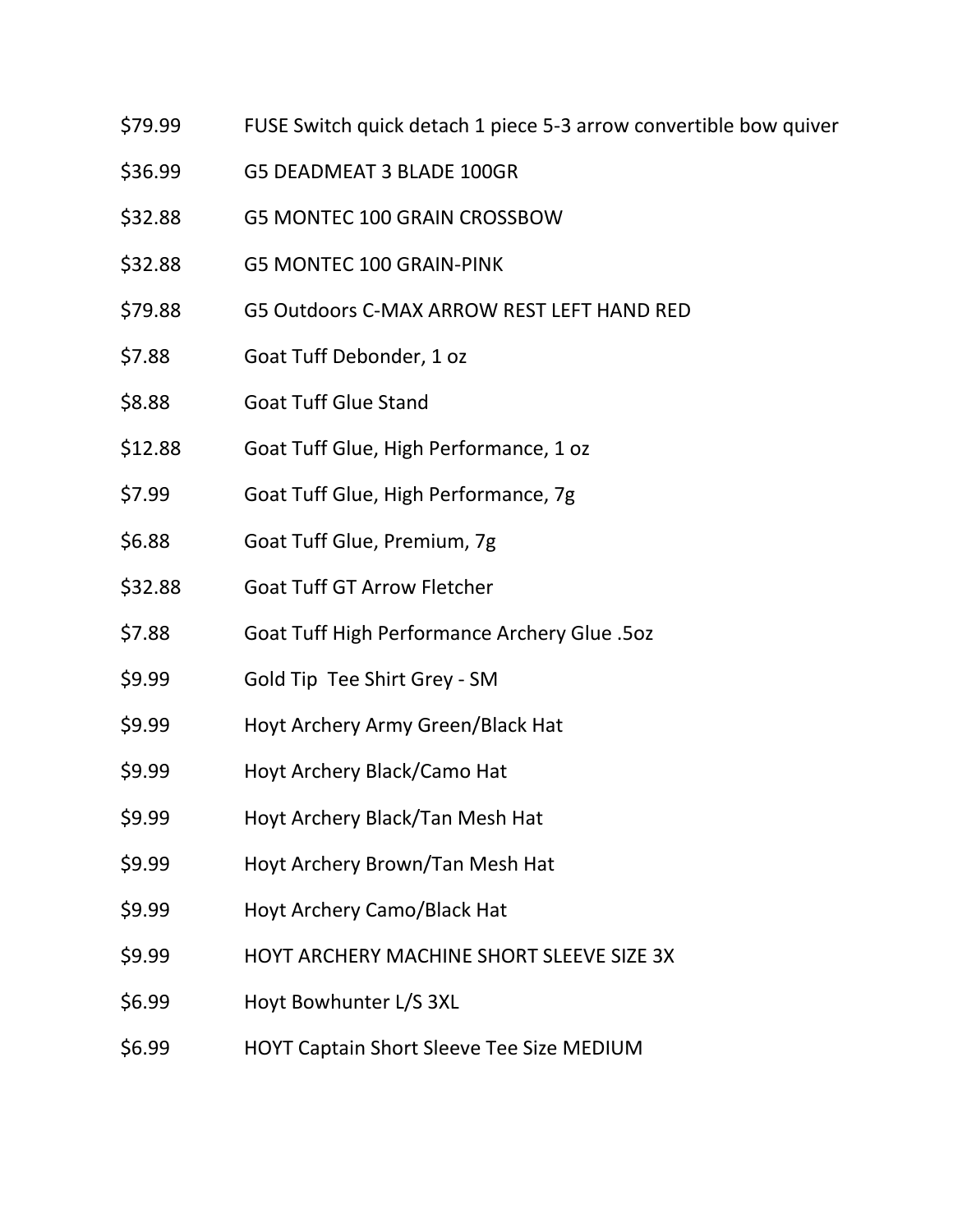\$399.99 Hoyt Charger ZRX 70# Camo RH #2 Cam \$9.99 Hoyt Diagonal Repeat S/S T-Shirt XL \$9.99 HOYT FOR A BUCK SHORT SLEEVE SIZE 2X \$6.99 Hoyt Ladies Pink Mesh Max1 Cap \$9.99 Hoyt Mens Championship Red Tee 2X \$9.99 Hoyt Mens Elk Call Tee XL \$9.99 Hoyt Mens ELk Rack Tee Large \$9.99 Hoyt Mens ELk Rack Tee Medium \$9.99 Hoyt Mens Gray Stitch Tee Large \$39.99 Hoyt Outfitter Vest (3-XL) \$13.99 Hoyt Pro Hunter Deluxe Wrist Sling Pink/Black \$10.88 Hoyt Pro Hunter Wrist Sling BLUE \$13.99 Hoyt Pro Hunter Wrist Sling YELLOW \$4.99 Hoyt Vicxen Classic Bracelet Silver \$19.99 Kinex CHECKMATE 6" RTXG STABILIZER w/Carbon logo on weight \$54.99 Kinex DUEL BRIDGE 6" STABILIZER RH BLACK \$49.88 Kinex DUEL BRIDGE 6" STABILIZER RH RTXG \$94.88 Kinex DUEL BRIDGE MICRO 5 PIN RH BLACK \$19.99 Kinex LIMB STABILIZERS (PAIR) w/blue logo on weight \$19.99 Kinex LIMB STABILIZERS (PAIR) w/Lost XD logo on weight \$19.99 Kinex LIMB STABILIZERS (PAIR) w/pink logo on weight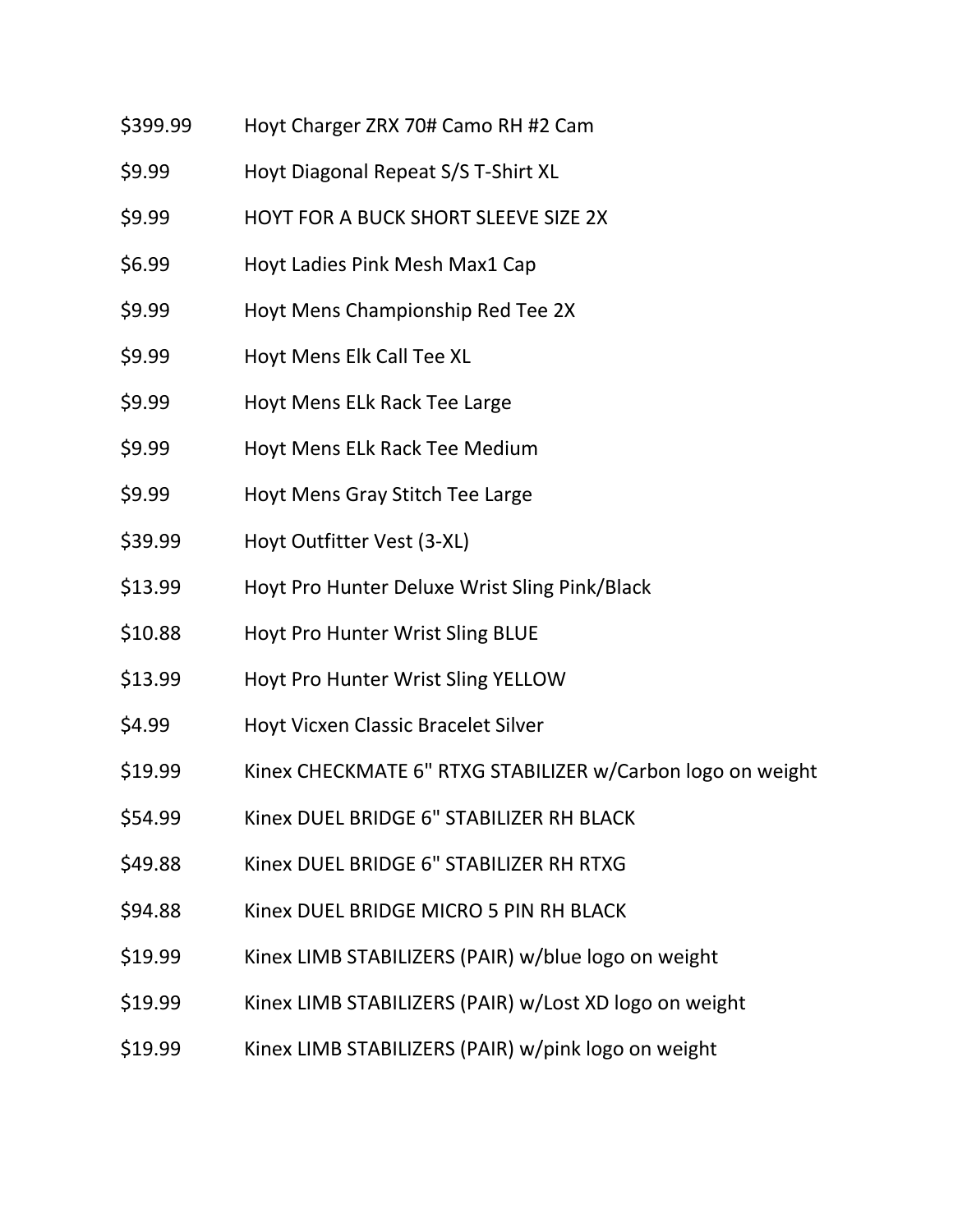| \$19.99  | Kinex LIMB STABILIZERS (pair) w/RTXG logo on weight                                |  |  |
|----------|------------------------------------------------------------------------------------|--|--|
| \$79.99  | KTECH INF11 - 11in Double Arm Stabilizer - w/ KTECH Damper Realtree<br><b>XTRA</b> |  |  |
| \$69.99  | KTECH INF7 - 7" Double Arm Stabilizer - w/ Mathews Damper Lost<br>Camo XD          |  |  |
| \$9.99   | KTECH STAINLESS STEEL WEIGHT 2-Pack MK9-SB Black                                   |  |  |
| \$9.99   | KTECH STAINLESS STEEL WEIGHT 3-Pack MK9-SB Black                                   |  |  |
| \$54.88  | KTECH TECH 12 Gridlock Stabilizer - w/ Mathews Damper Carbon Fiber                 |  |  |
| \$9.99   | Largemouth Lover Tshirt                                                            |  |  |
| \$4.99   | LimbSaver Everlast String Leech- Pink- 2 Pack                                      |  |  |
| \$19.99  | LimbSaver S-Coil Pro Stabilizer 4.5in - Black                                      |  |  |
| \$49.88  | Limbsaver Target Stab Blackout 14in                                                |  |  |
| \$89.88  | Limbsaver Target Stab Blackout 24in                                                |  |  |
| \$92.88  | Limbsaver Target Stab Blackout 28in                                                |  |  |
| \$84.88  | Moultrie A-40 PRO Camera                                                           |  |  |
| \$106.88 | Moultrie M-50 Long-Range Infrared Camera                                           |  |  |
| \$17.88  | <b>Moultrie Smart Phone SD Card Reader GEN 2</b>                                   |  |  |
| \$7.88   | Muddy Buck Rope Cocker                                                             |  |  |
| \$29.88  | Muzzy 100 Grain 3 Blade Crossbow Broadhead 13/16in Cut NEW                         |  |  |
| \$8.88   | Muzzy 3-blade Practice Blades for 225-MX3-3 MFG MFG                                |  |  |
| \$22.88  | Muzzy Anchor Reel Seat (for use with 1067-XD Reel)<br><b>MFG</b>                   |  |  |
| \$3.99   | Muzzy Deluxe Silver License Plate w/Green Logo                                     |  |  |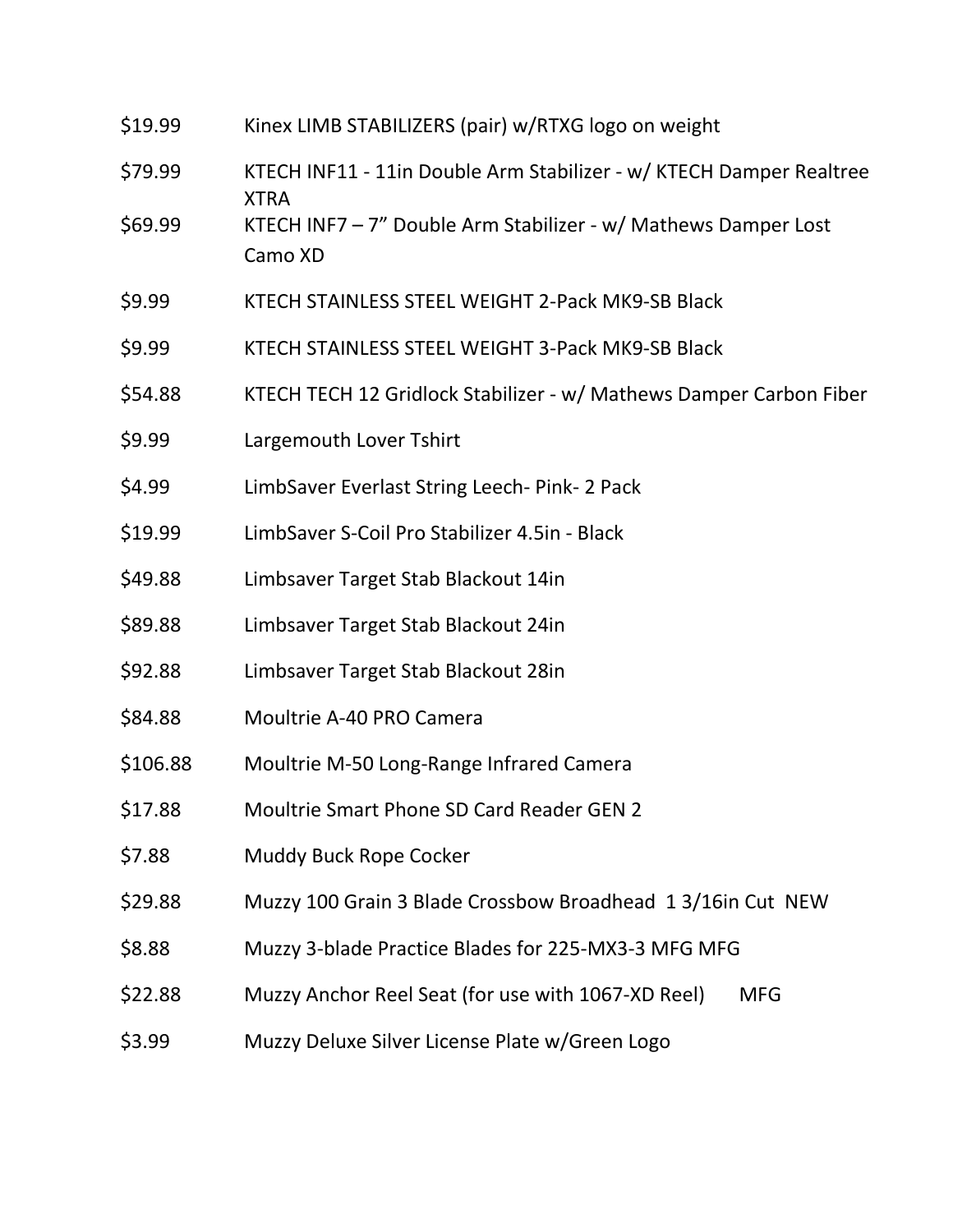- \$21.88 Muzzy MX-3 75 Grain 3 Blade 1 3/16in Cut .025in Blades (3 pack)
- \$21.88 Muzzy Phantom SC 100 Grain .050in Blades 1 1/8in Cut (3 pack)
- \$21.88 Muzzy Phantom SC 125 Grain .050" Blades 1 1/8" Cut (3 pack)
- \$22.88 Muzzy Trocar Switch Adjustable Cutting Diameter 3 Blade 100 Grain
- \$53.88 Muzzy XD Spin-Style Bowfishing Reel
- \$76.88 NAP "OWN THE NIGHT" BOWFISHING KIT STANDARD
- \$48.88 NAP APACHE PREDATOR CROSSBOW FLASHLIGHT GREEN LED
- \$19.99 NAP KILLZONE 100 2" TROPHY TIP REPLACEMENT BLADES (6 PACK)
- \$269.88 NAP MANTIS 3-HUB GROUND BLIND
- \$25.88 NAP SPITFIRE 100 3-BLADE (3 PACK)
- \$6.88 Outdoor Prostaff Blue Arrow String Bling (4pk)
- \$6.88 Outdoor Prostaff Brown Deer String Bling (4pk)
- \$6.88 Outdoor Prostaff Green Arrow String Bling (4pk)
- \$6.88 Outdoor Prostaff Orange Arrow String Bling (4pk)
- \$6.88 Outdoor Prostaff Orange Deer String Bling (4pk)
- \$6.88 Outdoor Prostaff Pink Deer String Bling (4pk)
- \$6.88 Outdoor Prostaff Red Arrow String Bling (4pk)
- \$6.88 Outdoor Prostaff Silver Arrow String Bling (4pk)
- \$17.99 Pine Ridge Nitro Stabilizer (5.5in)\* Black Tactical Lime Green
- \$17.99 Pine Ridge Nitro Stabilizer (5.5in)\* Black Tactical Orange
- \$17.99 Pine Ridge Nitro Stabilizer (5.5in)\* Black Tactical Red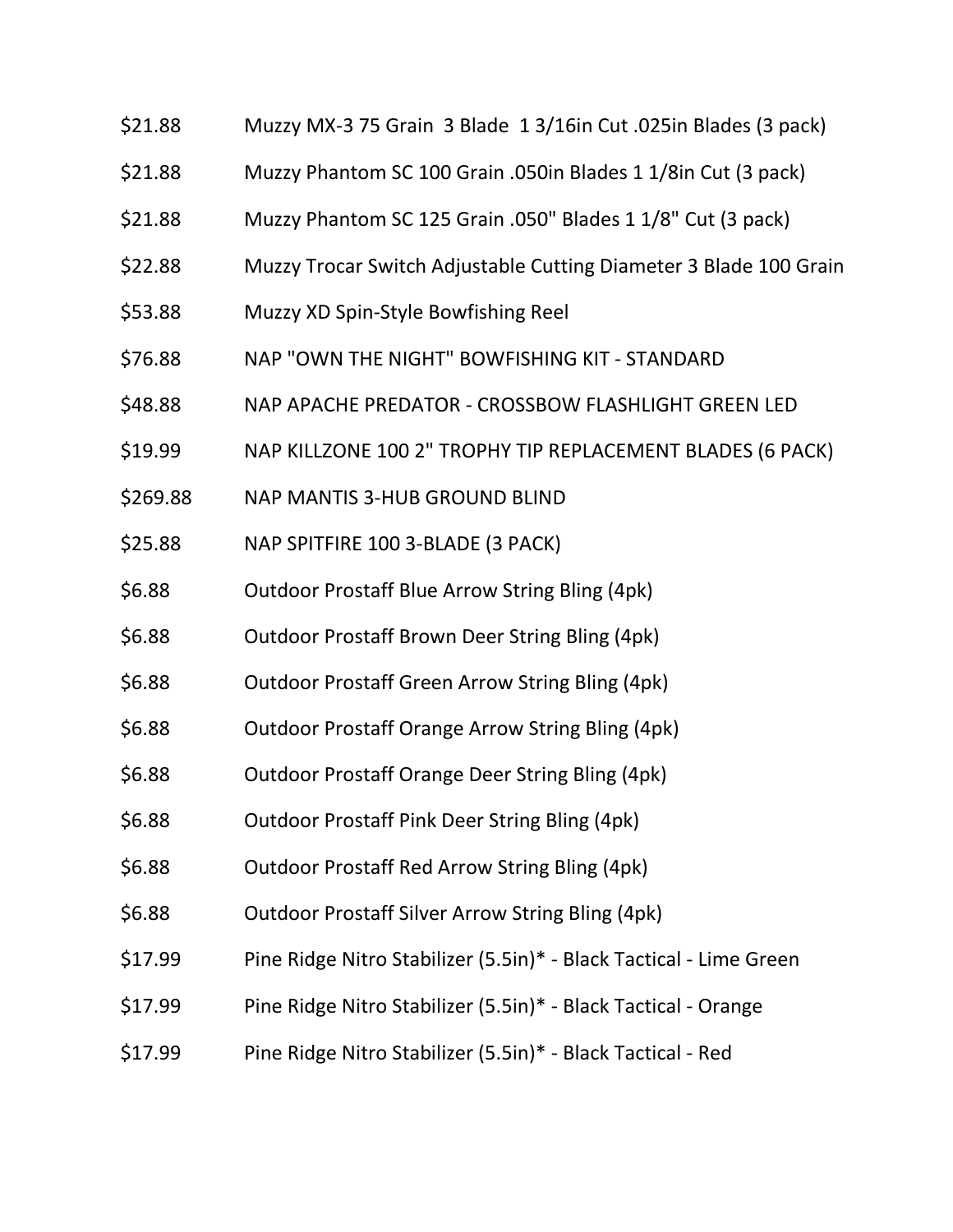| \$17.99  | Pine Ridge Nitro Stabilizer (5.5in)* - Lost Camo - Red                                |  |  |
|----------|---------------------------------------------------------------------------------------|--|--|
| \$17.99  | Pine Ridge Nitro Stabilizer (7.5in)* - Lost Camo - Red                                |  |  |
| \$3.88   | Pine Ridge Nitro String Loop Pink (1foot)                                             |  |  |
| \$3.88   | Pine Ridge Nitro String Loop Red (1 Foot)                                             |  |  |
| \$6.88   | Pine Ridge Wishbone String & Cable Dampener - Purple (4/pkg.)                         |  |  |
| \$169.99 | Predator Tactics Coyote Reaper Rifle & Bow Edition DOUBLE LED KIT-<br>(GREEN & WHITE) |  |  |
| \$169.99 | Predator Tactics Coyote Reaper Rifle & Bow Edition DOUBLE LED KIT-<br>(RED & WHITE)   |  |  |
| \$109.99 | Predator Tactics Night Raid Light Kit Night Raid MAX-GREEN-RED-WHITE<br>LED module    |  |  |
| \$79.00  | Predator Tactics The Lantern Headlamp Kit - Green & White                             |  |  |
| \$79.00  | Predator Tactics The Lantern Headlamp Kit-Red & White                                 |  |  |
| \$29.99  | Rage Cage Quiver                                                                      |  |  |
| \$29.99  | Rage Cage Quiver RT AP                                                                |  |  |
| \$29.99  | Rage Chisel Practice 100 gr. 2 Blade 3pk                                              |  |  |
| \$39.99  | Rage EXTREME Chisel 2 Blade 2.3in cut 3pk                                             |  |  |
| \$29.99  | Rage HD Deep Six 100gr 2in cut 3pk                                                    |  |  |
| \$28.99  | Rage HD Standard 100gr. 2in cut 3pk                                                   |  |  |
| \$32.88  | Rage Hypodermic +P 100gr. 1.5in cut 3pk                                               |  |  |
| \$39.99  | Rage Hypodermic +P 125 Grain Broadhead 1.5" Cut 3 Pack                                |  |  |
| \$37.99  | Rage Hypodermic Crossbow 100gr. 2in cut 3pk                                           |  |  |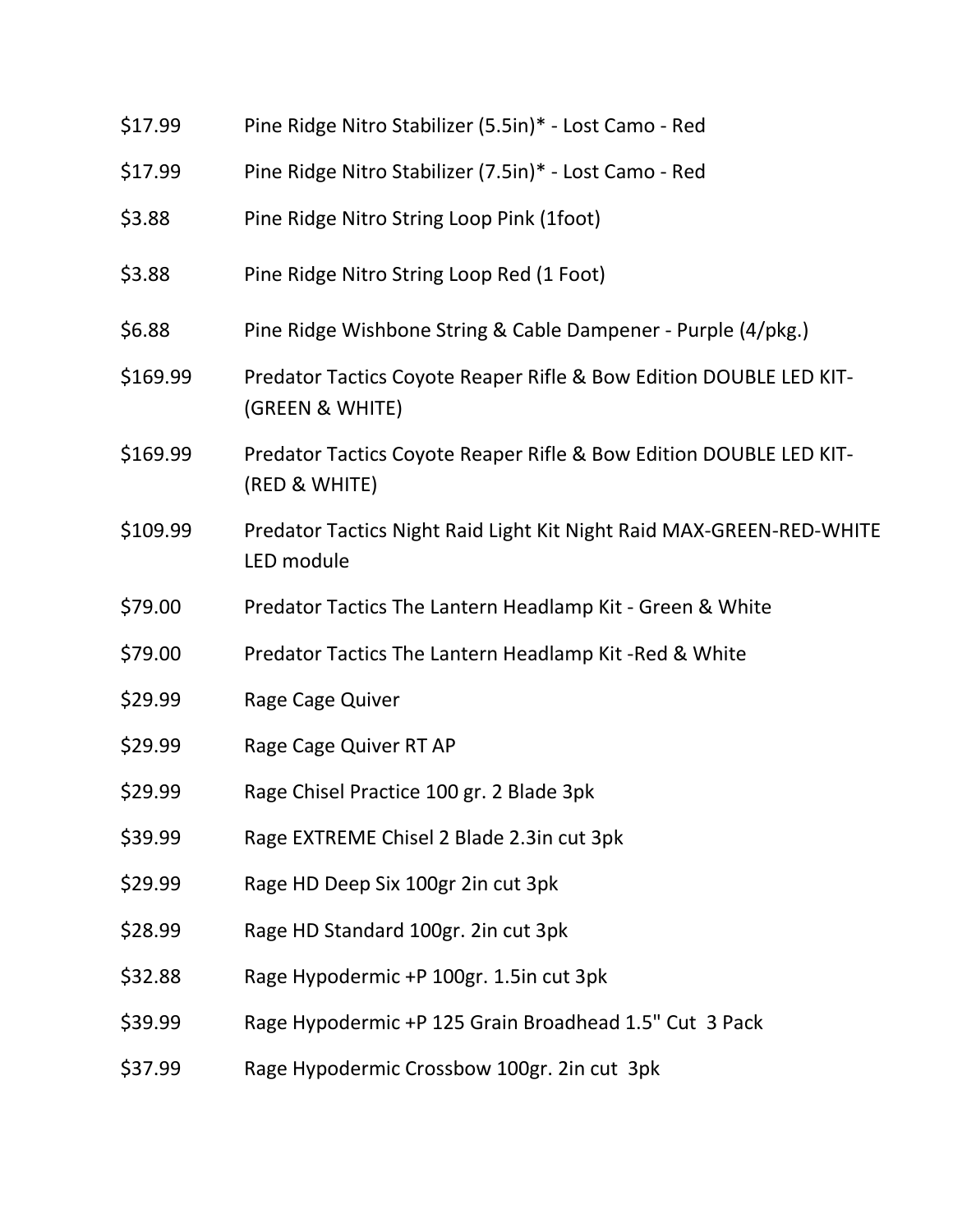| \$37.99  | Rage Hypodermic Crossbow 125gr. 2in cut 3pk                                     |  |
|----------|---------------------------------------------------------------------------------|--|
| \$39.99  | Rage Hypodermic Trypan Broadhead Titanium construction 2" Cut 3<br>Pack         |  |
| \$39.99  | Rage Hypodermic Trypan CROSSBOW Broadhead Titanium construction<br>2 Cut 3 Pack |  |
| \$29.99  | Rage SS 85 Grain 2 Blade 1.5in cut Cut 3pk                                      |  |
| \$83.88  | Scent Lok OZ100 Small Room Deodorizer                                           |  |
| \$32.88  | Scent Lok OZ20 Vehicle Deodorizer                                               |  |
| \$78.88  | Scent Lok OZ20B Portable Deodorizer                                             |  |
| \$122.88 | Scent Lok OZ500 Large Room Deodorizer                                           |  |
| \$173.88 | Scent Lok OZChamber 8K Bag + OZ500 Unit - Black                                 |  |
| \$89.00  | Scott Babyhorn Release-Red                                                      |  |
| \$42.99  | Scott Blitz Release-Buckle Strap - Black                                        |  |
| \$39.99  | Scott Blitz Release-Hook & Loop Strap - Black                                   |  |
| \$44.99  | Scott Buzz Release - Small Buckle Strap - Pink                                  |  |
| \$44.99  | Scott Buzz Release - Small Buckle Strap - Purple                                |  |
| \$44.99  | Scott Buzz Release - Youth Strap - Blue                                         |  |
| \$44.99  | Scott Buzz Release - Youth Strap - Orange                                       |  |
| \$44.99  | Scott Buzz Release - Youth Strap - Pink                                         |  |
| \$119.88 | Scott The Anchor III Release - Stainless Steel NEW                              |  |
| \$119.88 | Scott The Anchor IV Release - Swept - Stainless Steel NEW                       |  |
| \$119.88 | Scott The Focus IV Release - Straight - Red NEW                                 |  |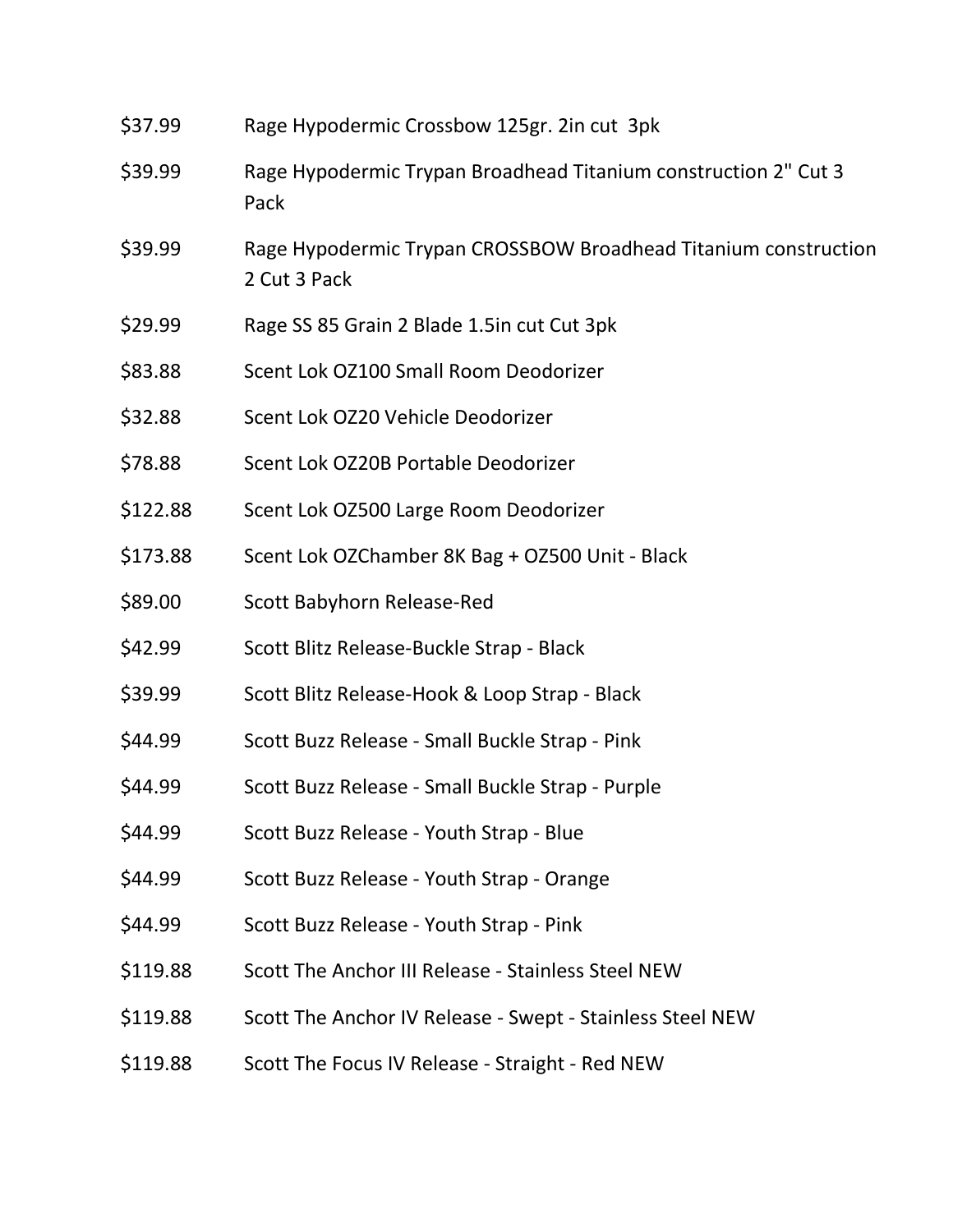- \$119.88 Scott The Focus IV Release Swept Red NEW
- \$9.99 Tenzing Sherpa Sling Realtree Xtra SS15
- \$16.99 Trophy Ridge Hammerhead
- \$29.99 Trophy Ridge Kill Shot Purple Medium
- \$43.88 Trophy Ridge Power Shot Whisker Biscuit Black
- \$34.88 Trophy Ridge Power Shot Whisker Biscuit Camo
- \$34.88 Trophy Ridge Static stabilizer 6" Camo Camo
- \$53.88 Tru-Fire BullDog Buckle Foldback
- \$35.99 TRU-FIRE HURRICANE BUCKLE
- \$28.88 TRU-FIRE HURRICANE EXTREME
- \$29.88 TRU-FIRE HURRICANE EXTREME BUCKLE
- \$59.88 Tru-Fire Panic-X Buckle Foldback
- \$17.88 TRU-FIRE PATRIOT
- \$119.88 Tru-Fire SEAR Back Tension Orange-SMALL
- \$119.88 Tru-Fire SEAR Back Tension Teal-SMALL
- \$119.88 Tru-Fire SEAR Back Tension Yellow-SMALL
- \$32.99 Tru-Fire SPARK EXTREME BUCKLE (YOUTH RELEASE)
- \$19.99 TruGlo ACCU-X Capture Bowfishing Rest
- \$46.88 Truglo ACTIVATOR REL MECH LTHR BLK
- \$22.88 TruGlo BC CHK BER OPTIMA+ 12 MFG
- \$92.88 TruGlo LASER/LIGHT CMB TRUPOINT GRN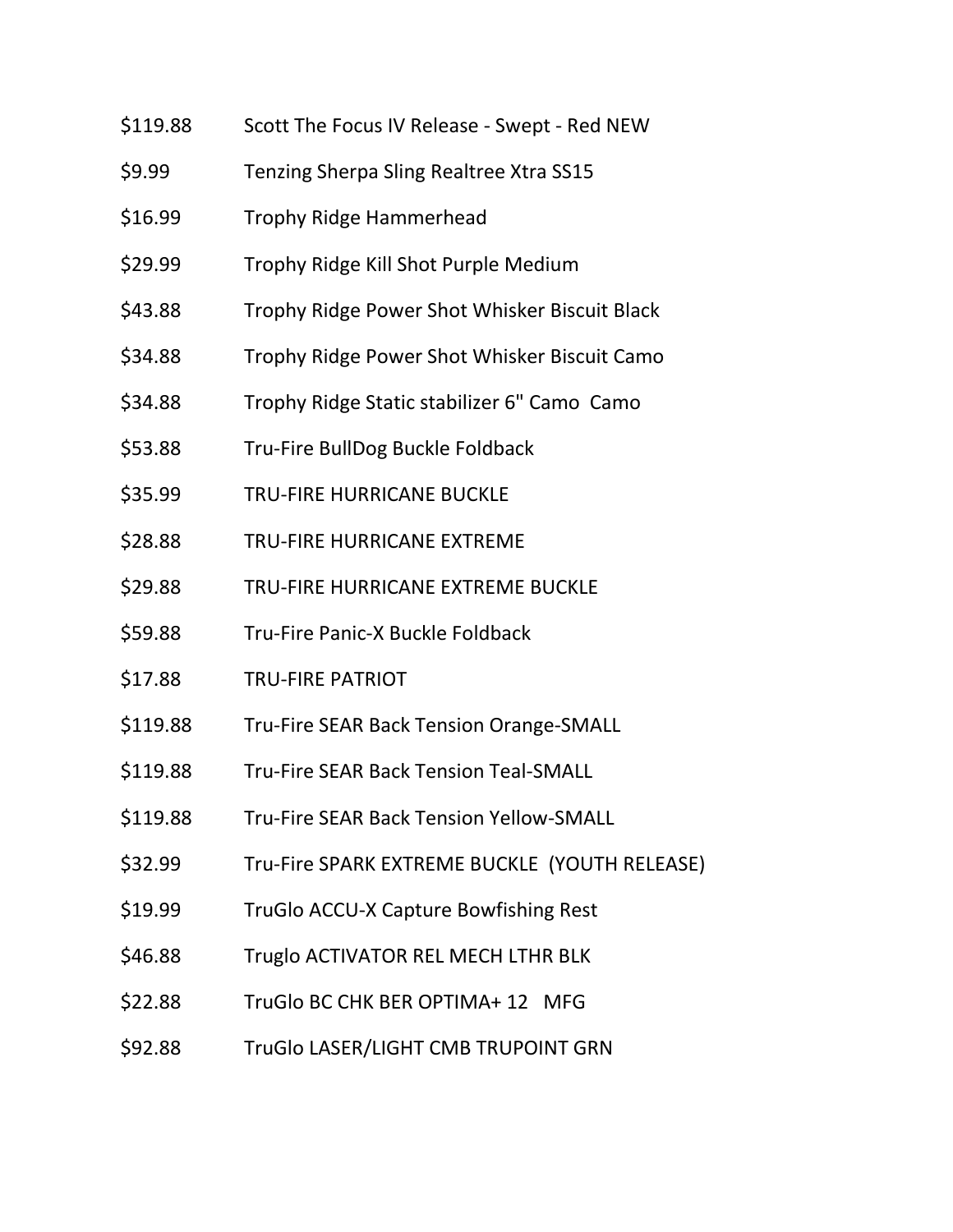- \$84.88 TruGlo LASER/LIGHT CMB TRUPOINT RED
- \$57.88 Truglo LOCK-FIRE ARROW REST BLK
- \$58.88 Truglo LOCK-FIRE ARROW REST BLK LH
- \$10.88 TruGlo POINT LUNKER
- \$143.88 TruGlo RED-DOT 30MM TRU-TEC BLK BOX
- \$48.88 TruGlo RED-DOT XBOW 30MM 3-DOT BLK
- \$39.88 TruGlo SCP 4X32 XBOW BLK W/RINGS
- \$48.88 TruGlo TITAN CHK OPTIMA+ 12
- \$99.88 Victory NVX-23 Elite 300 Spine Target Shaft 12 Pack
- \$99.88 Victory NVX-23 Elite 350 Spine Target Shaft 12 Pack
- \$99.88 Victory NVX-23 Elite 400 Spine Target Shaft 12 Pack
- \$99.88 Victory NVX-23 Elite 500 Spine Target Shaft 12 Pack
- \$59.99 Victory NVX-23 Sport 300 Spine Target Shaft 12 Pack
- \$69.99 Victory NVX-23 Sport 350 Spine Target Shaft 12 Pack
- \$69.99 Victory NVX-23 Sport 400 Spine Target Shaft 12 Pack
- \$89.99 Victory NVX-25 +/- .006 HV 350 Target Shaft 12pk
- \$114.88 Victory NVX-25 Elite 350 Spine Target Shaft 12 Pack
- \$78.88 Victory NVX-25 Sport 350 Spine Target Shaft 12 Pack
- \$128.88 Victory NVX-27 Elite 200 Spine Target Shaft 12 Pack
- \$99.99 Victory NVX-27 Sport 200 Spine Target Shaft 12 Pack
- \$69.88 Victory RIP Elite 300 Spine Fletched 6 Pack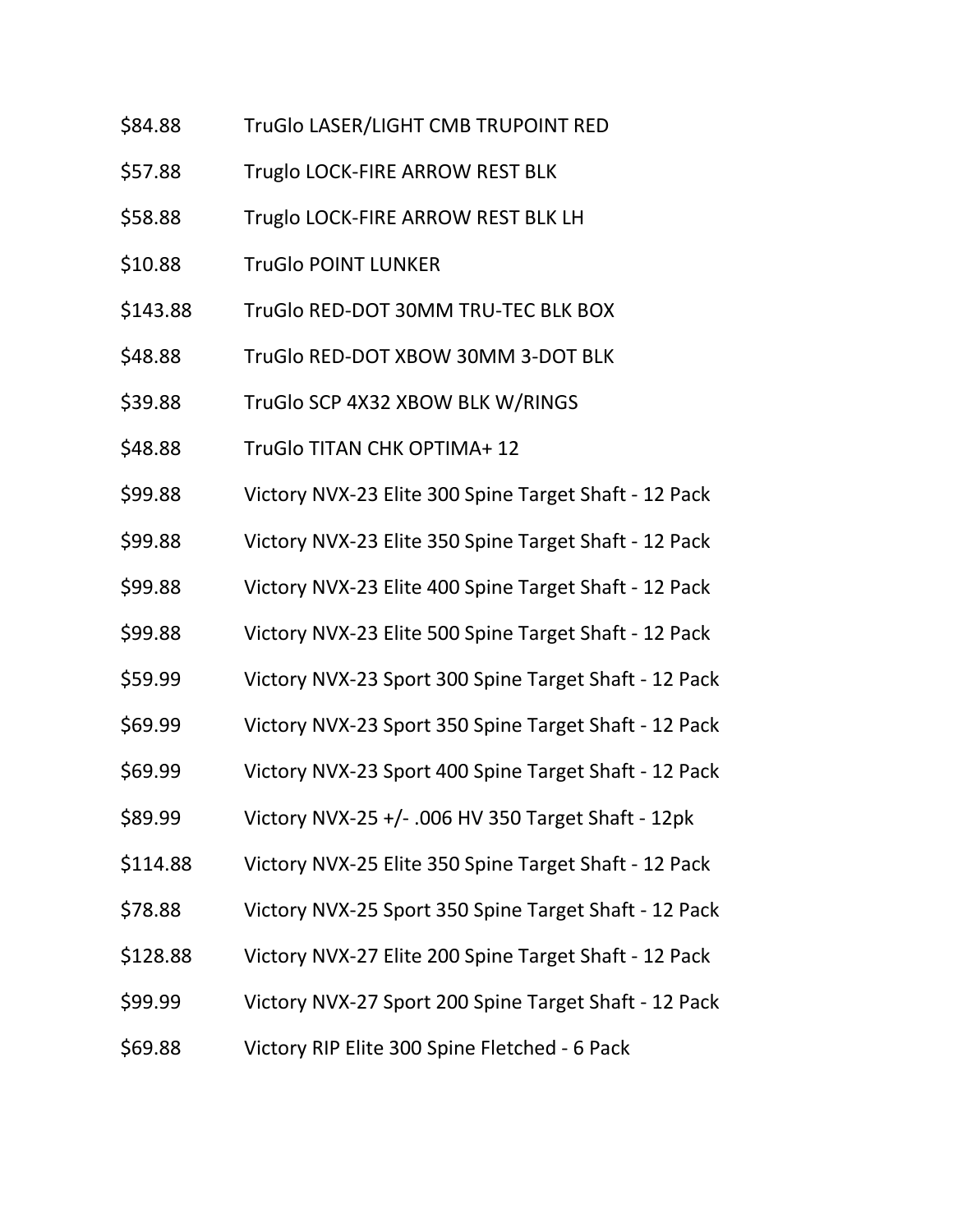- \$129.99 Victory RIP Elite 300 Spine Shaft 12 Pack
- \$69.88 Victory RIP Elite 350 Spine Fletched 6 Pack
- \$114.88 Victory RIP Elite 350 Spine Shaft 12 Pack
- \$69.99 Victory RIP Elite 400 Spine Fletched 6 Pack
- \$114.88 Victory RIP Elite 400 Spine Shaft 12 Pack
- \$69.99 Victory RIP Elite 500 Spine Fletched 6 Pack
- \$114.88 Victory RIP Elite 500 Spine Shaft 12 Pack
- \$114.88 Victory RIP Elite 600 Spine Shaft 12 Pack
- \$114.88 Victory RIP Elite 700 Spine Shaft 12 Pack
- \$114.88 Victory RIP Elite 800 Spine Shaft 12 Pack
- \$129.88 Victory RIP Elite Xtreme Velocity 300 Spine Shaft 12 Pack
- \$79.99 Victory RIP Elite Xtreme Velocity 350 Spine Fletched 6 Pack
- \$129.88 Victory RIP Elite Xtreme Velocity 350 Spine Shaft 12 Pack
- \$79.99 Victory RIP Elite Xtreme Velocity 400 Spine Fletched 6 Pack
- \$129.88 Victory RIP Elite Xtreme Velocity 400 Spine Shaft 12 Pack
- \$79.99 Victory RIP Elite Xtreme Velocity 500 Spine Fletched 6 Pack
- \$129.88 Victory RIP Elite Xtreme Velocity 500 Spine Shaft 12 Pack
- \$119.88 Victory RIP Gamer Xtreme Velocity 300 Spine Shaft 12 Pack
- \$119.88 Victory RIP Gamer Xtreme Velocity 350 Spine Shaft 12 Pack
- \$119.88 Victory RIP Gamer Xtreme Velocity 400 Spine Shaft 12 Pack
- \$119.88 Victory RIP Gamer Xtreme Velocity 500 Spine Shaft 12 Pack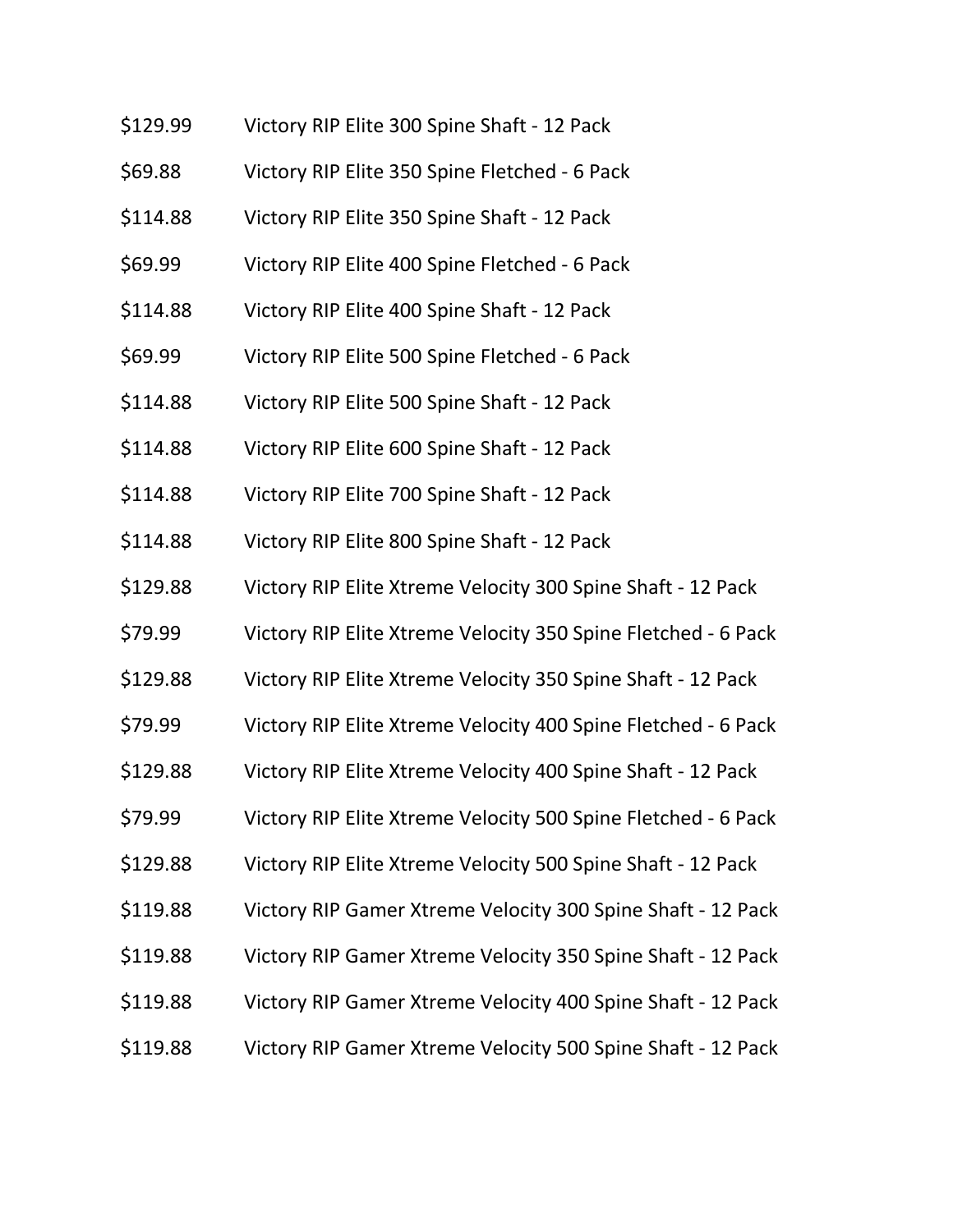- \$52.88 Victory RIP Sport 300 Spine Fletched 6 Pack
- \$84.88 Victory RIP Sport 300 Spine Shaft 12 Pack
- \$52.88 Victory RIP Sport 350 Spine Fletched 6 Pack
- \$84.88 Victory RIP Sport 350 Spine Shaft 12 Pack
- \$52.88 Victory RIP Sport 400 Spine Fletched 6 Pack
- \$84.88 Victory RIP Sport 400 Spine Shaft 12 Pack
- \$52.88 Victory RIP Sport 500 Spine Fletched 6 Pack
- \$84.88 Victory RIP Sport 500 Spine Shaft 12 Pack
- \$84.88 Victory RIP Sport 700 Spine Shaft 12 Pack
- \$84.88 Victory RIP Sport 800 Spine Shaft 12 Pack
- \$99.99 Victory RIP Sport Xtreme Velocity 300 Spine Shaft 12 Pack
- \$54.99 Victory RIP Sport Xtreme Velocity 350 Spine Fletched 6 Pack
- \$99.99 Victory RIP Sport Xtreme Velocity 350 Spine Shaft 12 Pack
- \$54.99 Victory RIP Sport Xtreme Velocity 400 Spine Fletched 6 Pack
- \$99.99 Victory RIP Sport Xtreme Velocity 400 Spine Shaft 12 Pack
- \$54.99 Victory RIP Sport Xtreme Velocity 500 Spine Fletched 6 Pack
- \$99.99 Victory RIP Sport Xtreme Velocity 500 Spine Shaft 12 Pack
- \$69.88 Victory VAP Elite 250 Spine Fletched 6 Pack
- \$69.88 Victory VAP Elite 300 Spine Fletched 6 Pack
- \$119.88 Victory VAP Elite 300 Spine Shaft 12 Pack
- \$69.88 Victory VAP Elite 350 Spine Fletched 6 Pack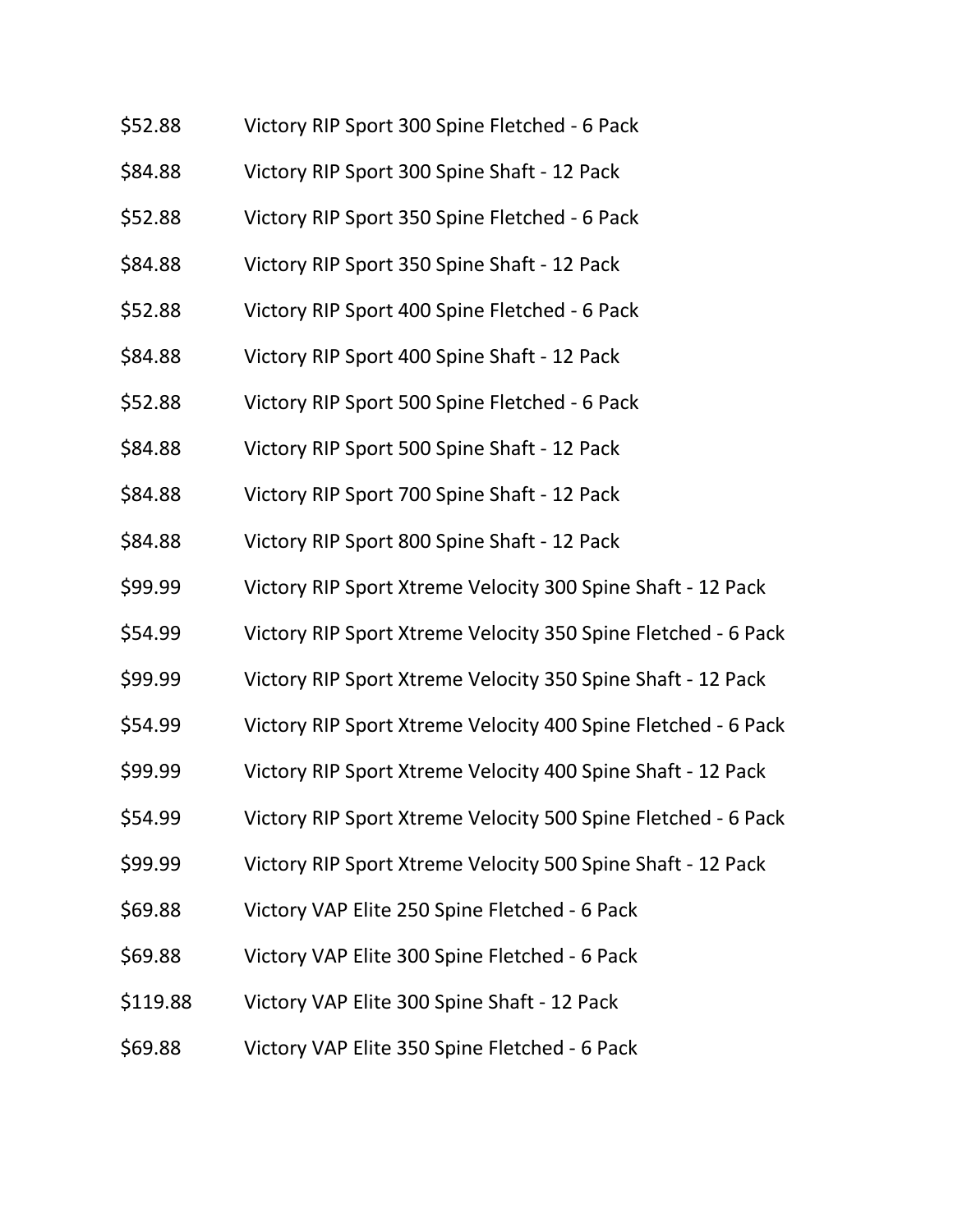| \$119.88 | Victory VAP Elite 350 Spine Shaft - 12 Pack   |
|----------|-----------------------------------------------|
| \$69.88  | Victory VAP Elite 400 Spine Fletched - 6 Pack |
| \$119.88 | Victory VAP Elite 400 Spine Shaft - 12 Pack   |
| \$69.88  | Victory VAP Elite 450 Spine Fletched - 6 Pack |
| \$119.88 | Victory VAP Elite 450 Spine Shaft - 12 Pack   |
| \$69.88  | Victory VAP Elite 500 Spine Fletched - 6 Pack |
| \$119.88 | Victory VAP Elite 500 Spine Shaft - 12 Pack   |
| \$59.88  | Victory VAP Gamer 250 Spine Fletched - 6 Pack |
| \$59.88  | Victory VAP Gamer 300 Spine Fletched - 6 Pack |
| \$59.88  | Victory VAP Gamer 350 Spine Fletched - 6 Pack |
| \$59.88  | Victory VAP Gamer 400 Spine Fletched - 6 Pack |
| \$59.88  | Victory VAP Gamer 450 Spine Fletched - 6 Pack |
| \$59.88  | Victory VAP Gamer 500 Spine Fletched - 6 Pack |
| \$99.88  | Victory VAP Sport 250 Spine Shaft - 12 Pack   |
| \$49.88  | Victory VAP Sport 300 Spine Fletched - 6 Pack |
| \$99.88  | Victory VAP Sport 300 Spine Shaft - 12 Pack   |
| \$49.88  | Victory VAP Sport 350 Spine Fletched - 6 Pack |
| \$99.88  | Victory VAP Sport 350 Spine Shaft - 12 Pack   |
| \$49.88  | Victory VAP Sport 400 Spine Fletched - 6 Pack |
| \$99.88  | Victory VAP Sport 400 Spine Shaft - 12 Pack   |
| \$49.88  | Victory VAP Sport 450 Spine Fletched - 6 Pack |
|          |                                               |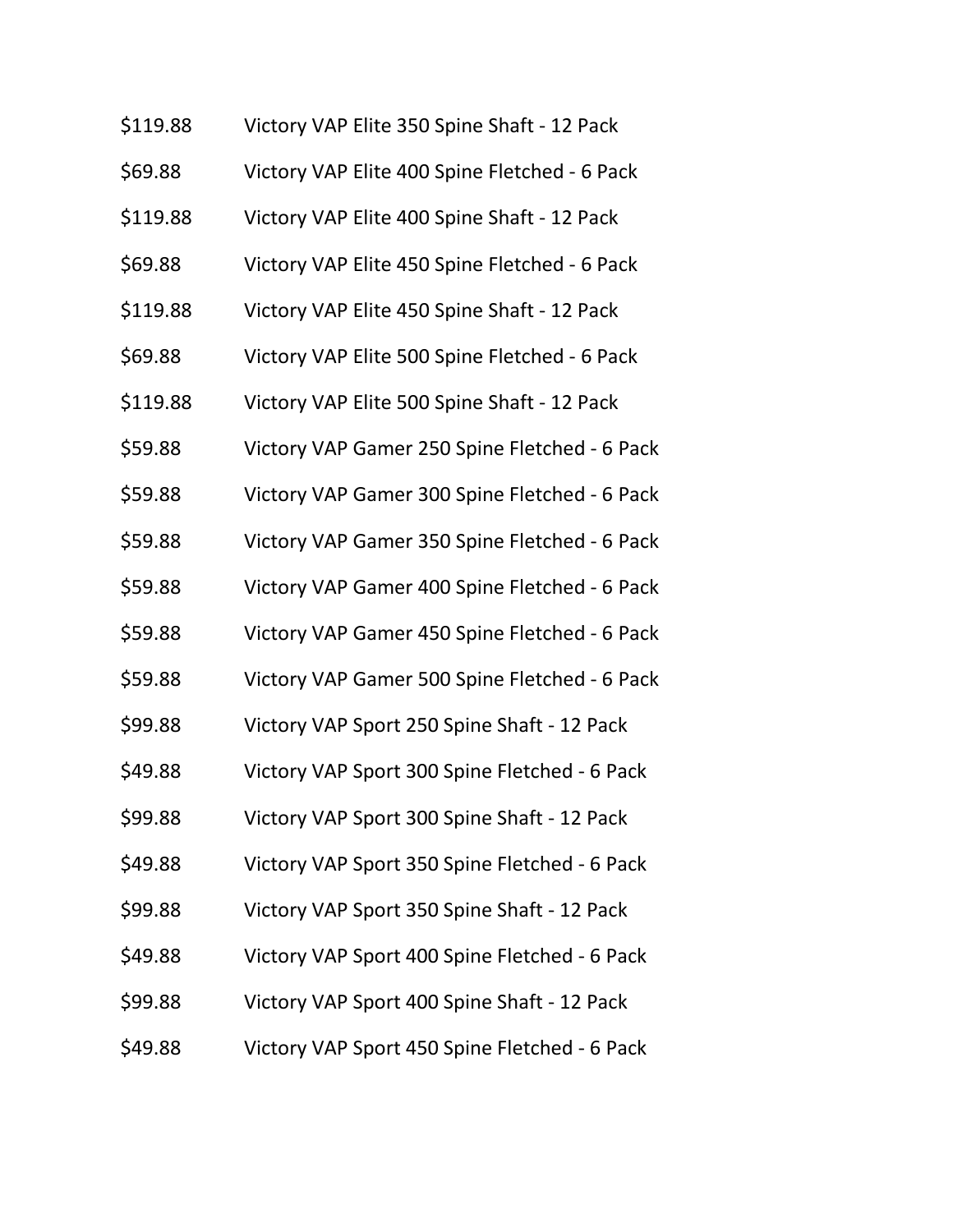- \$99.88 Victory VAP Sport 450 Spine Shaft 12 Pack
- \$49.88 Victory VAP Sport 500 Spine Fletched 6 Pack
- \$99.88 Victory VAP Sport 500 Spine Shaft 12 Pack
- \$33.88 Victory VForce Sport 300 Spine Fletched 6 Pack
- \$33.88 Victory VForce Sport 350 Spine Fletched 6 Pack
- \$38.77 Victory VForce Sport 400 Spine Feather Fletched 6 Pack
- \$33.88 Victory VForce Sport 400 Spine Fletched 6 Pack
- \$38.77 Victory VForce Sport 500 Spine Feather Fletched 6 Pack
- \$33.88 Victory VForce Sport 500 Spine Fletched 6 Pack
- \$38.77 Victory VForce Sport 600 Spine Feather Fletched 6 Pack
- \$33.88 Victory VForce Sport 600 Spine Fletched 6 Pack
- \$34.88 Victory Voodoo 20" Half Moon Nock Fletched 3 Pack
- \$69.99 Victory Voodoo 20" Half Moon Nock Fletched 6 Pack
- \$34.88 Victory Voodoo 22" Flat Nock Fletched 3 Pack
- \$69.99 Victory Voodoo 22" Flat Nock Fletched 6 Pack
- \$39.88 Swat C4 100Gr 4 Blade Broadhead
- \$44.00 Swat A4 100Gr 4 Blade Broadhead
- \$44.00 SWAT A4 Mini Broadhead 3 Pack 100 grain
- \$39.88 Victory 2016 VAP TKO SPORT 400 6 PK
- \$39.88 Victory 2016 VAP TKO SPORT 350 6 PK
- \$39.88 Victory 2016 VAP TKO SPORT 300 6 PK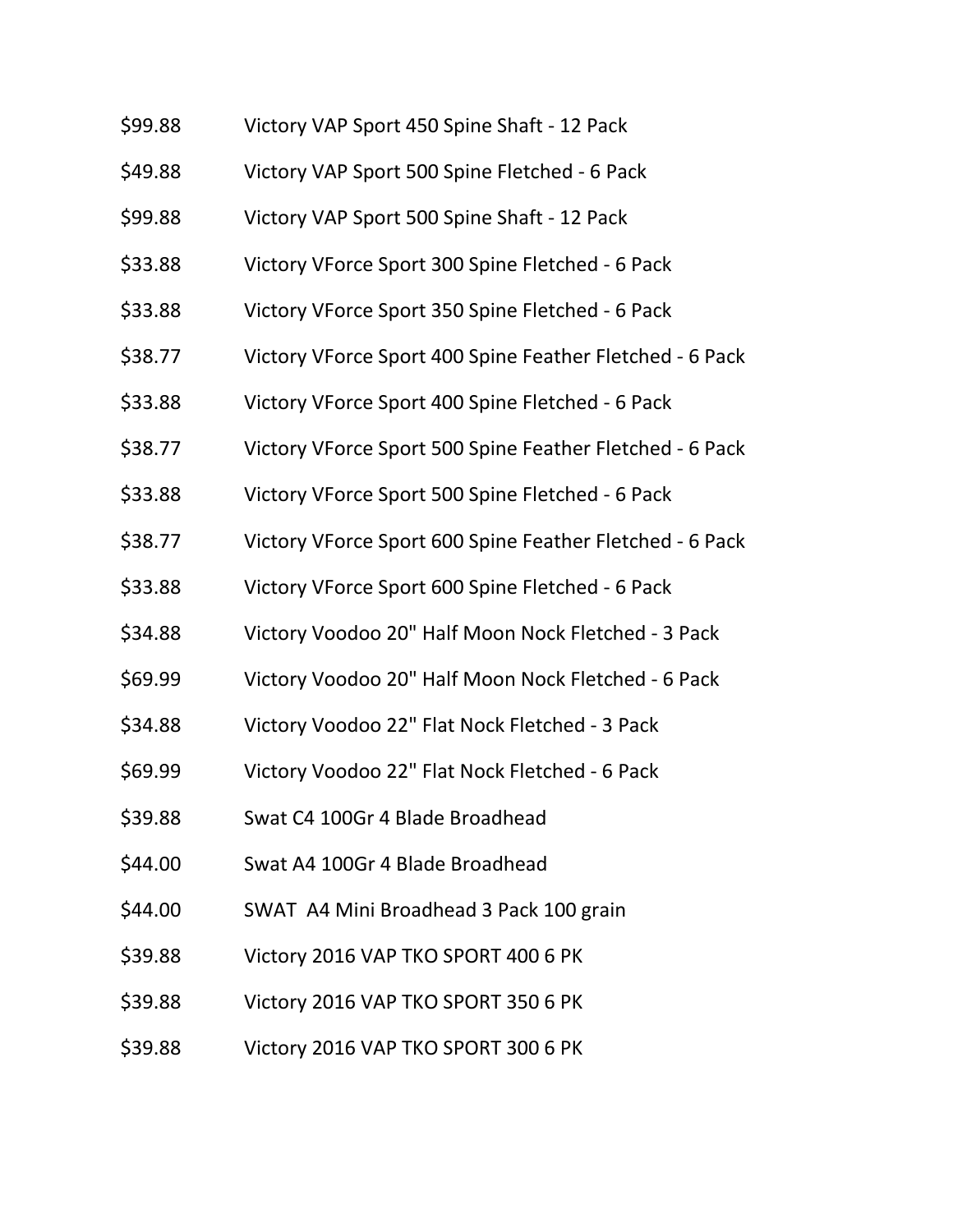- \$46.88 Victory 2016 VAP TKO GAMER 400 6 PK
- \$5.88 Wildgame Innovations Vanish Face Paint Combo
- \$99.00 Wildgame Innovations Halo Ballistic ZIR1000
- \$69.00 Wildgame Innovations Cloak Pro 10 Lightsout
- \$74.88 Tru-Fire Eva Shockey Signature Series Release with Foldback
- \$29.88 Trophy Taker 100 gr Shuttle T-Lock Broadheads- Black 3-Pack
- \$169.88 Trophy Ridge React One Pro RH .019
- \$169.88 Trophy Ridge React One Pro RH .010
- \$4.99 Trophy Ridge hat green/brown
- \$4.99 Trophy Ridge Camo Beanie
- \$149.99 Sure Loc Supreme 400 Sight w/ 6" Extension RH Silver
- \$9.88 Speciality Archery Peep Shade
- \$14.99 Rocky Mountain Warhead Broadhead
- \$16.99 Rocky Mountain Advantage Broadhead
- \$28.99 Ramcat 3 Pack 100 Grain Original Broadheads
- \$8.88 Rage Cage Travel Case
- \$24.88 Obsession Flame Jersey White 2XL
- \$24.88 Obsession Flame Jersey Black 2XL
- \$799.00 Obsession Def-Con M7Z RH 70/31 Kryptek Typhoon
- \$799.00 Obsession Def-Con M7Z RH 70/30.5 Realtree Xtra
- \$799.00 Obsession Def-Con M7Z RH 70/30 Kryptek Typhoon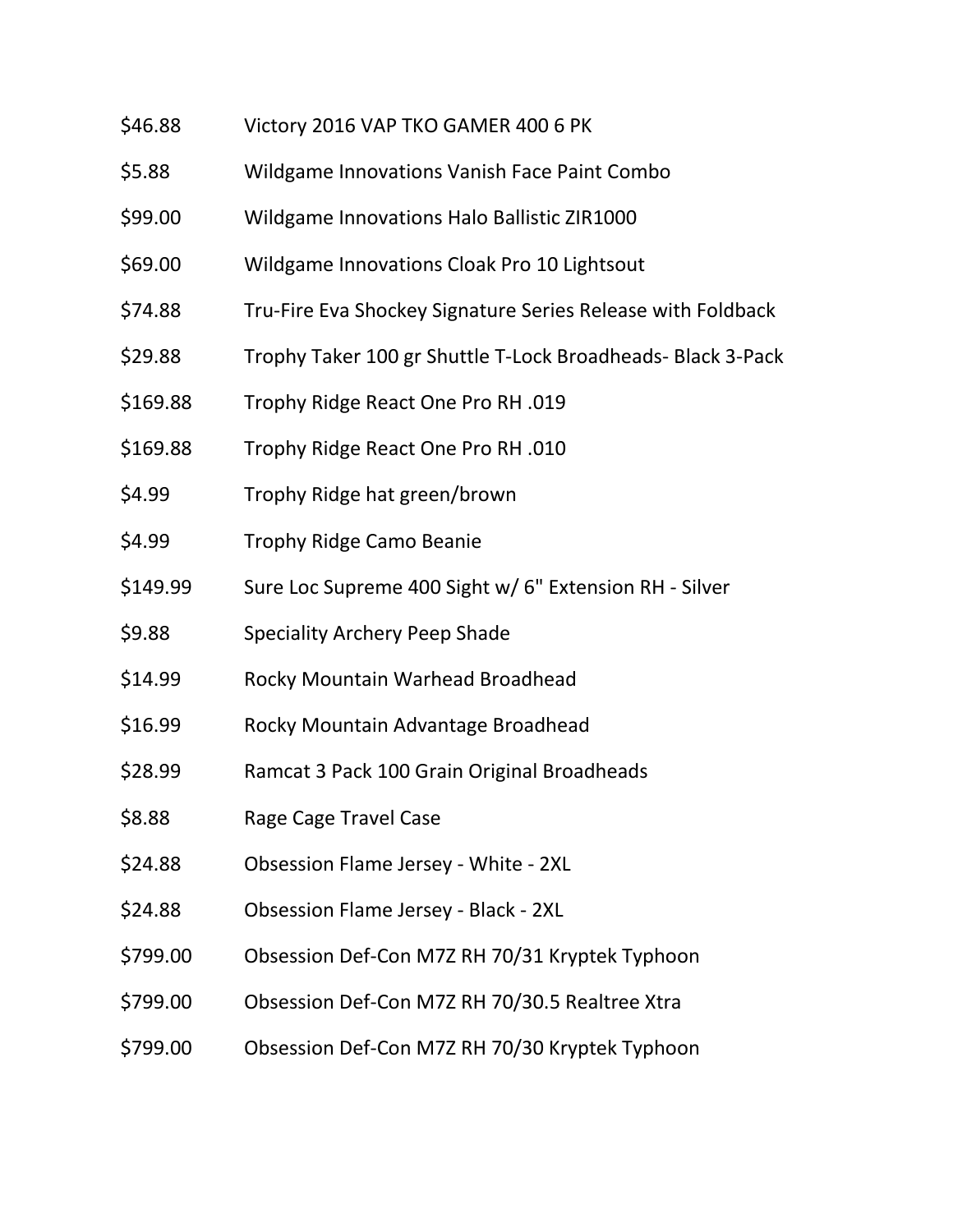- \$799.00 Obsession Def-Con M7Z RH 70/29.5 Realtree Xtra
- \$799.00 Obsession Def-Con M7Z RH 70/29 Realtree Xtra
- \$799.00 Obsession Def-Con M7Z RH 60/27.5 Realtree Xtra
- \$12.88 Obsession Charcoal T-Shirt MED
- \$12.88 Obsession Charcoal T-Shirt 3XL
- \$12.88 Obsession Charcoal L/S T-Shirt MED WR
- \$12.88 Obsession Black T-Shirt MED WR
- \$39.99 Muzzy TROCAR HB-TI 3-Pack
- \$14.88 Flextone Buck Collector Plus Deer Call
- \$49.88 Field Logic IQ Ultra Lite 5-pin RH WR
- \$49.88 Field Logic IQ Ultra Lite 3-pin RH
- \$29.99 Easton BUCKSHOT HUNTING STABILIZER 8" Realtree Xtra
- \$29.99 Easton BUCKSHOT HUNTING STABILIZER 8" Coyote Brown
- \$29.99 Easton BUCKSHOT HUNTING STABILIZER 8" Black
- \$19.99 Easton BUCKSHOT HUNTING STABILIZER 5.5" Realtree Xtra
- \$19.99 Easton BUCKSHOT HUNTING STABILIZER 5.5" Coyote Brown
- \$19.99 Easton BUCKSHOT HUNTING STABILIZER 5.5" Black
- \$11.88 Easton BUCKSHOT HUNTING STABILIZER 4.5" Realtree Xtra
- \$11.88 Easton BUCKSHOT HUNTING STABILIZER 4.5" Black
- \$11.88 EASTON ARROW XX75 Genesis BLUE 3 in Vane (1/2 dzn)
- \$8.88 Easton Arrow Puller Wedge Single Orange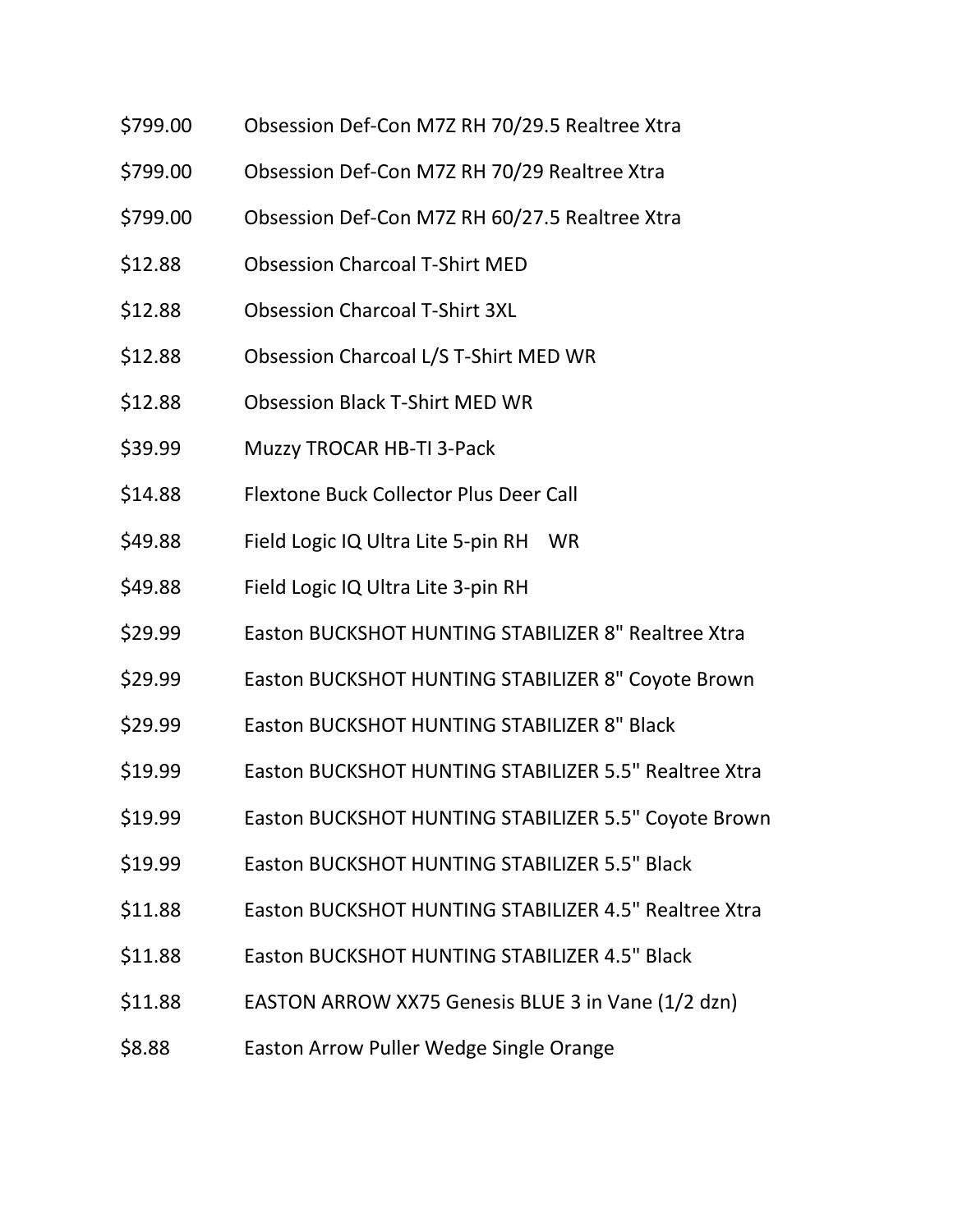- \$4.88 Bohning Tex-Tite Wax 1 Ounce Tube
- \$5.88 Bohning String Separator
- \$29.99 BloodSport Witness 20 Crossbow Bolt 300 .003 6PK
- \$28.88 BloodSport Night Fury Extreme CT
- \$26.88 BloodSport Night Fury CT
- \$25.88 BloodSport Grave Digger Extreme COC
- \$25.88 BloodSport GRAVE DIGGER CT 125Gr 3PK Broadhead
- \$25.88 BloodSport GRAVE DIGGER CT 100Gr 3PK Broadhead
- \$25.88 BloodSport GRAVE DIGGER COC 125Gr 3PK Broadhead
- \$25.88 BloodSport GRAVE DIGGER COC 100Gr 3PK Broadhead
- \$59.99 BloodSport Evivdence 400 .001 6PK Arrows w/ 2in. Fletchings
- \$59.99 BloodSport Evivdence 350 .001 6PK Arrows w/ 2in. Fletchings
- \$59.99 BloodSport Evivdence 300 .001 6PK Arrows w/ 2in. Fletchings
- \$59.99 BloodSport Evidence 500 .001 6PK Arrows w/ 2in. Fletchings
- \$19.99 Bee Stinger Quick Disconnect 10? Angle
- \$4.99 Bear Mohican Hip Arrow Holster pink
- \$4.99 Bear Mohican Hip arrow holster
- \$649.00 Bear KUMA RH 70 IRON
- \$649.00 Bear KUMA RH 70 BADLANDS APPROACH
- \$4.99 Bear Archery Mohican 2 Arrow Quiver
- \$349.00 Bear APPROACH HC RH 70 BADLANDS APPROACH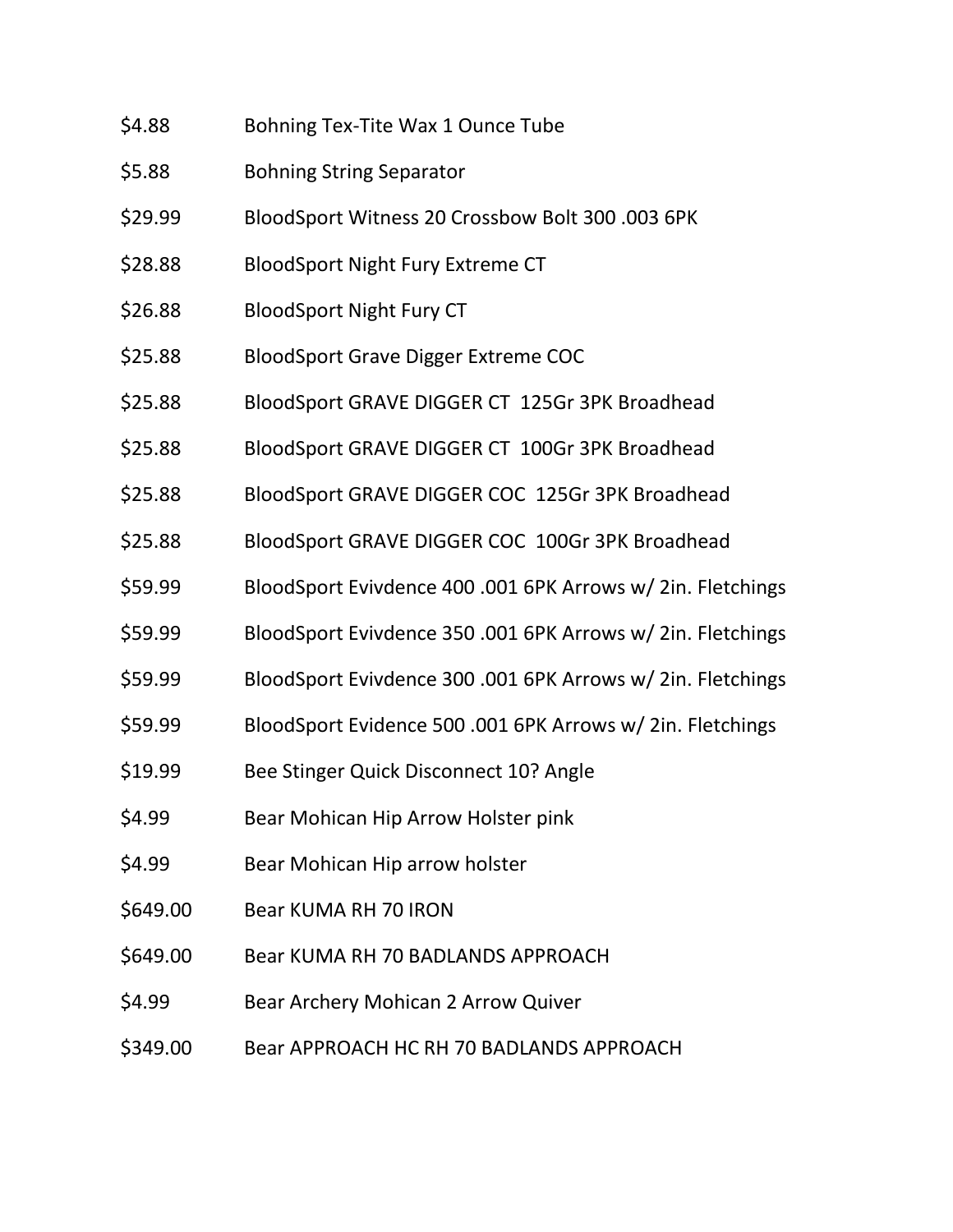- \$349.00 Bear APPROACH HC RH 60 BADLANDS APPROACH
- \$349.00 Bear APPROACH HC LH 70 BADLANDS APPROACH
- \$159.88 Barnett Recruit Recurve
- \$9.99 APEX BC TUNDRA 4 LIGHT 19 BLK SP
- \$189.88 Trophy Ridge React Pro LH .019
- \$189.88 Trophy Ridge React Pro 7 RH .010
- \$174.88 Trophy Ridge React One Pro LH .019
- \$204.88 Trophy Ridge React One Pro Dovetail RH .019
- \$204.88 Trophy Ridge React One Pro Dovetail RH .010
- \$124.88 Trophy Ridge React H5 Pin Camo RH Camo
- \$124.88 Trophy Ridge React H5 Pin Camo LH Camo
- \$119.88 Trophy Ridge React H5 Pin Black RH Black
- \$119.88 Trophy Ridge React H5 Pin Black LH Black
- \$74.88 Trophy Ridge REACT H4 RH BLACK
- \$119.99 Trophy Ridge React V5 RH
- \$179.00 Trophy Ridge React Trio Pro RH .019 Black
- \$18.88 NOCKTURNAL-X Red 3-pack
- \$18.88 NOCKTURNAL-X Pink 3-pack
- \$18.88 NOCKTURNAL-S Red 3-pack
- \$18.88 NOCKTURNAL-S Pink 3-pack
- \$18.88 NOCKTURNAL-S Green 3-pack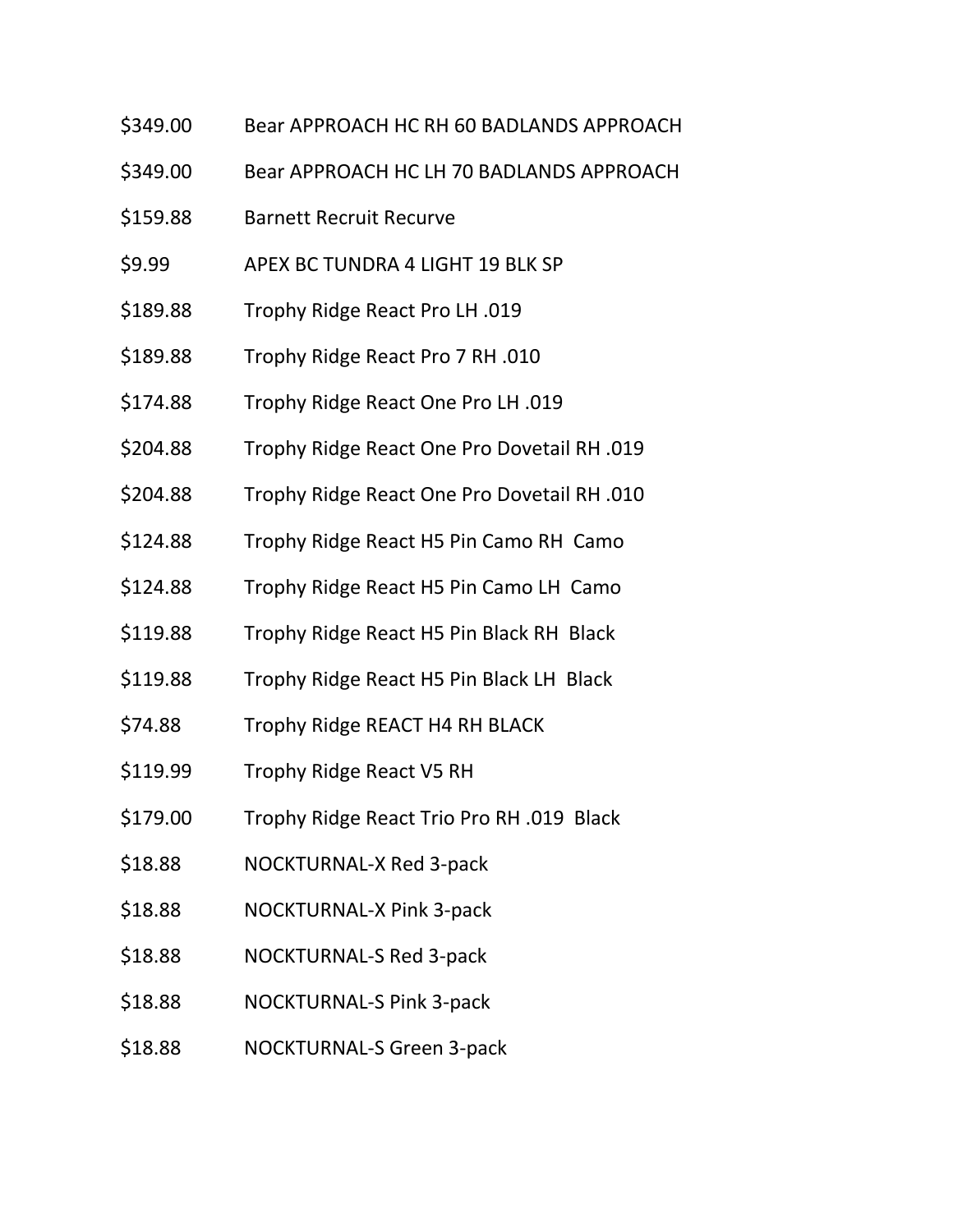- \$18.88 NOCKTURNAL-H Green 3-pack
- \$18.88 NOCKTURNAL-H Blue 3-pack
- \$18.88 NOCKTURNAL-GT Red 3-pack
- \$18.88 NOCKTURNAL-GT Green 3-pack
- \$19.88 NOCKTURNAL-G Red 3-pack
- \$19.88 NOCKTURNAL-G Green 3-pack
- \$19.99 Rage EXTREME 2 Blade 2.3"
- \$339.00 Bear CRUZER G2 RTH LH 70 KRYPTEK HIGHLANDER
- \$5.99 Wildgame Innovations Sugarbeet Crush Powder 5lb
- \$5.99 Wildgame Innovations Acorn Rage 5lb
- \$119.99 Weston Sportsman's Advantage Vacuum Sealer REALTREE
- \$5.99 TruGlo ARROW PULLER
- \$6.99 Trophy Ridge Rocket Graphite Shirt XL
- \$159.99 Summit Viper Steel Climbing Stand
- \$289.88 Summit Summit Titan SD Climbing Treestand
- \$279.99 Summit Goliath SD Climbing Treestand
- \$4.99 Scent Lok Everyday Sock Black X-Large
- \$31.88 Ramcat 3 Pack 125 Grain Original Broadheads
- \$29.99 Rage Simply Lethal Arrow Package w/ 2 Blade SC
- \$29.99 Rage Simply Lethal Arrow Package w/ 2 Blade Chisel
- \$29.99 Rage Simply Lethal 22" Bolt Package w/ 2 Blade Crossbow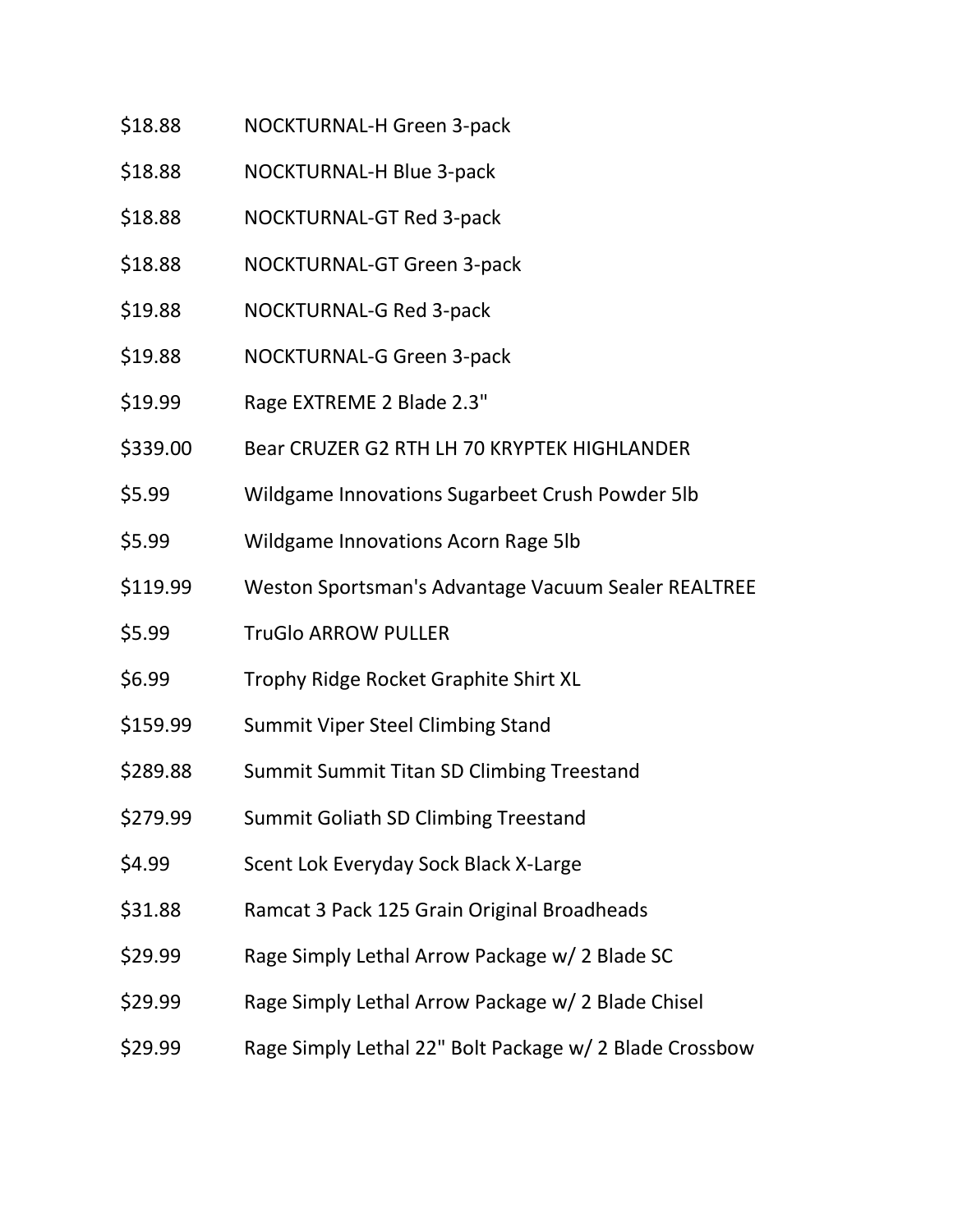- \$549.00 Obsession Turmoil RZ Realtree Edge RH 60lb
- \$549.00 Obsession Turmoil RZ Mossy Oak Bottom Land RH 70lb
- \$549.00 Obsession Turmoil RZ Kryptek Typhoon RH 60lb
- \$549.00 Obsession Turmoil RZ Kryptek Highlander RH 70lb
- \$749.00 Obsession K34 RH 70/29 Kryptek Highlander
- \$749.00 Obsession K34 Realtree Edge RH 70lb 29in
- \$749.00 Obsession K34 Realtree Edge RH 60lb 28in
- \$749.00 Obsession K34 Mossy Oak Bottom Land RH 70lb 29in
- \$749.00 Obsession K34 Mossy Oak Bottom Land RH 60lb 29in
- \$29.99 Muzzy Trocar HB- Hybrid Broadhead 1 x 1 5/8 Cut 4 Blade 100 gr
- \$28.99 Millennium M-102s Cam Loc Receiver
- \$179.99 Millennium M-100 Aluminum Ultralite Hang-On w/Safe-Link
- \$59.99 Millennium 20 ft Stick Climber
- \$27.88 Hurricane Storm II 25 NEW
- \$20.88 Hurricane Storm II 20 NEW
- \$9.99 Evolved Habitats Throw & Grow Raddish Xtreme 5lb
- \$3.88 Evolved Habitats Molasses Block 6 Pack
- \$7.88 Evolved Habitats Black Magic Deer Co-Cain 4.5lb
- \$4.88 Code Blue Smoke Detector
- \$9.88 Code Blue Doe Estrous 4 oz
- \$9.88 Code Blue Doe Estrous 1 oz.